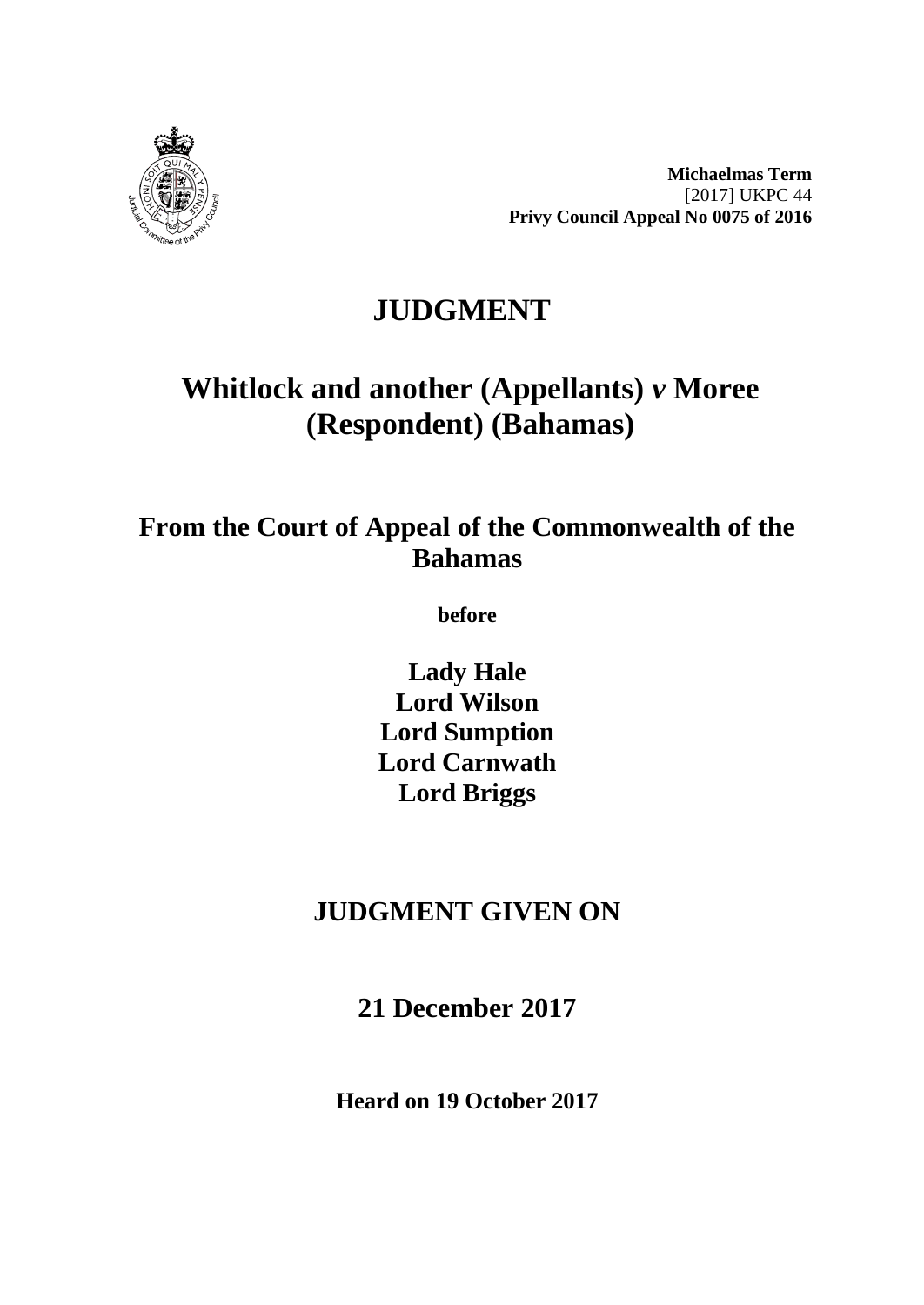*Appellant* Gavin Kealey QC **Kahlil D** Parker James Goudkamp **Roberta W** Quant (Instructed by Clyde & Co )

*s Respondent* Roberta W Quant<br>(Instructed by Cedric L Parker & Co )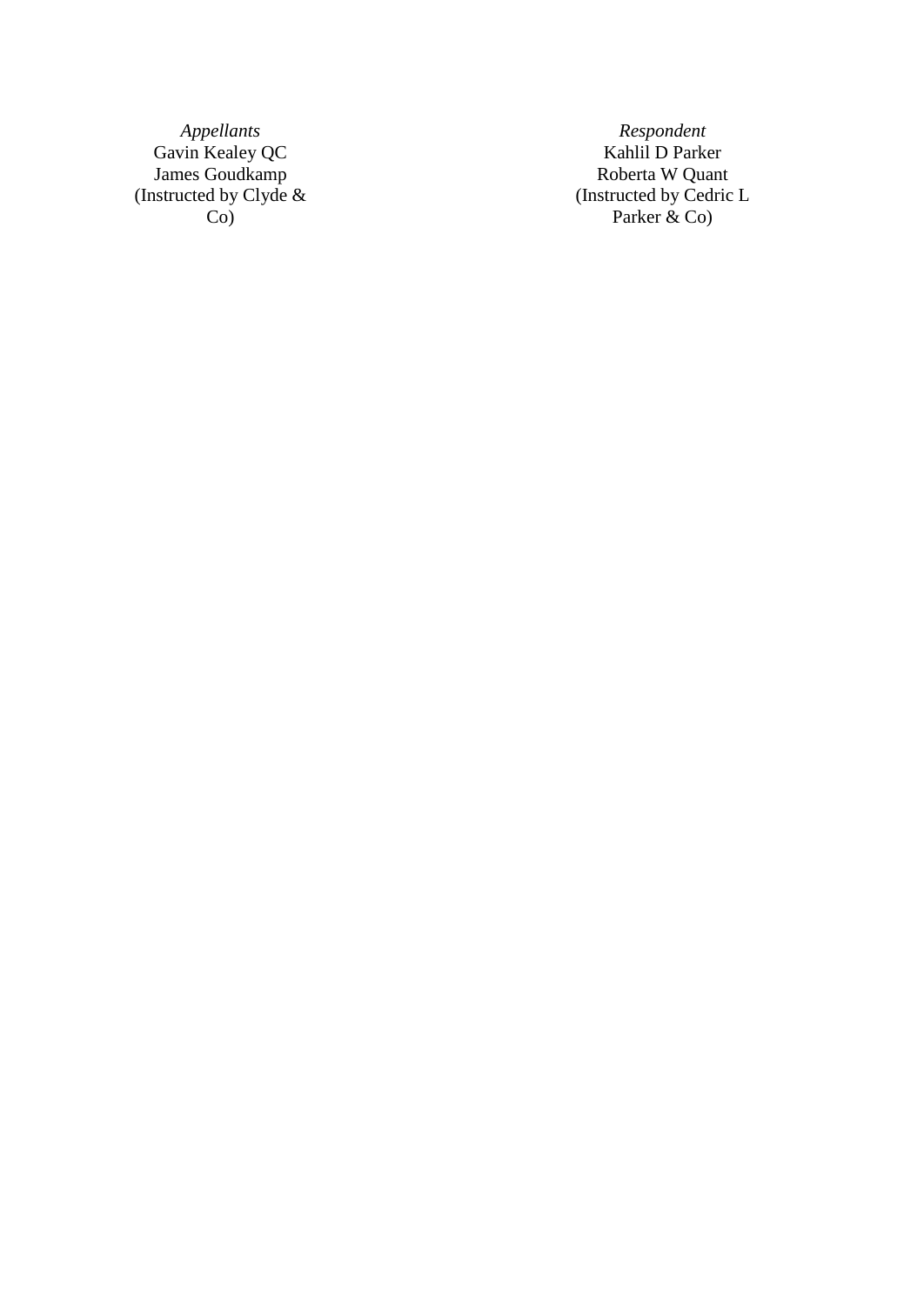#### **LORD BRIGGS: (with whom Lady Hale and Lord Sumption agree)**

1. This appeal from the Court of Appeal of the Bahamas is about the beneficial ownership of money held on joint account at a bank. The account holders were Mr Francis Lennard until his death in February 2010, and his friend Mr David Moree, who is the respondent to this appeal. The money in the account, which amounted to some \$190,000 by the date of his death, was all contributed by Mr Lennard, mainly if not entirely from an account previously in his sole name at the same bank, the First Caribbean International Bank (Bahamas) Ltd. The sole question in these proceedings is whether, upon Mr Lennard's death, the beneficial interest in the previously joint account passed to Mr Moree by survivorship, or whether it formed part of Mr Lennard's estate, by reason of the operation of the equitable doctrine of presumed resulting trust, since Mr Lennard had provided all the money.

2. On the setting up of the joint account in November 2009, both Mr Lennard and Mr Moree signed an account opening application in the Bank's standard joint account form which included the following provision, at clause 20:

> "JOINT TENANCY: Unless otherwise agreed in writing, all money which is now or may later be credited to the Account (including all interest) is our joint property with the right of survivorship. That means that if one of us dies, all money in the Account automatically becomes the property of the other account holder(s). In order to make this legally effective, we each assign such money to the other account holder (or the others jointly if there is more than one other account holder)."

At the heart of this appeal lie two questions:

(1) Does clause 20 deal with the beneficial ownership of the joint account, or merely with the bare legal title to the chose in action against the bank represented by the account?

(2) Is the fact that Mr Lennard and Mr Moree opened the joint account by means of a signed written application containing clause 20 determinative of its beneficial ownership, as at the date of Mr Lennard's death?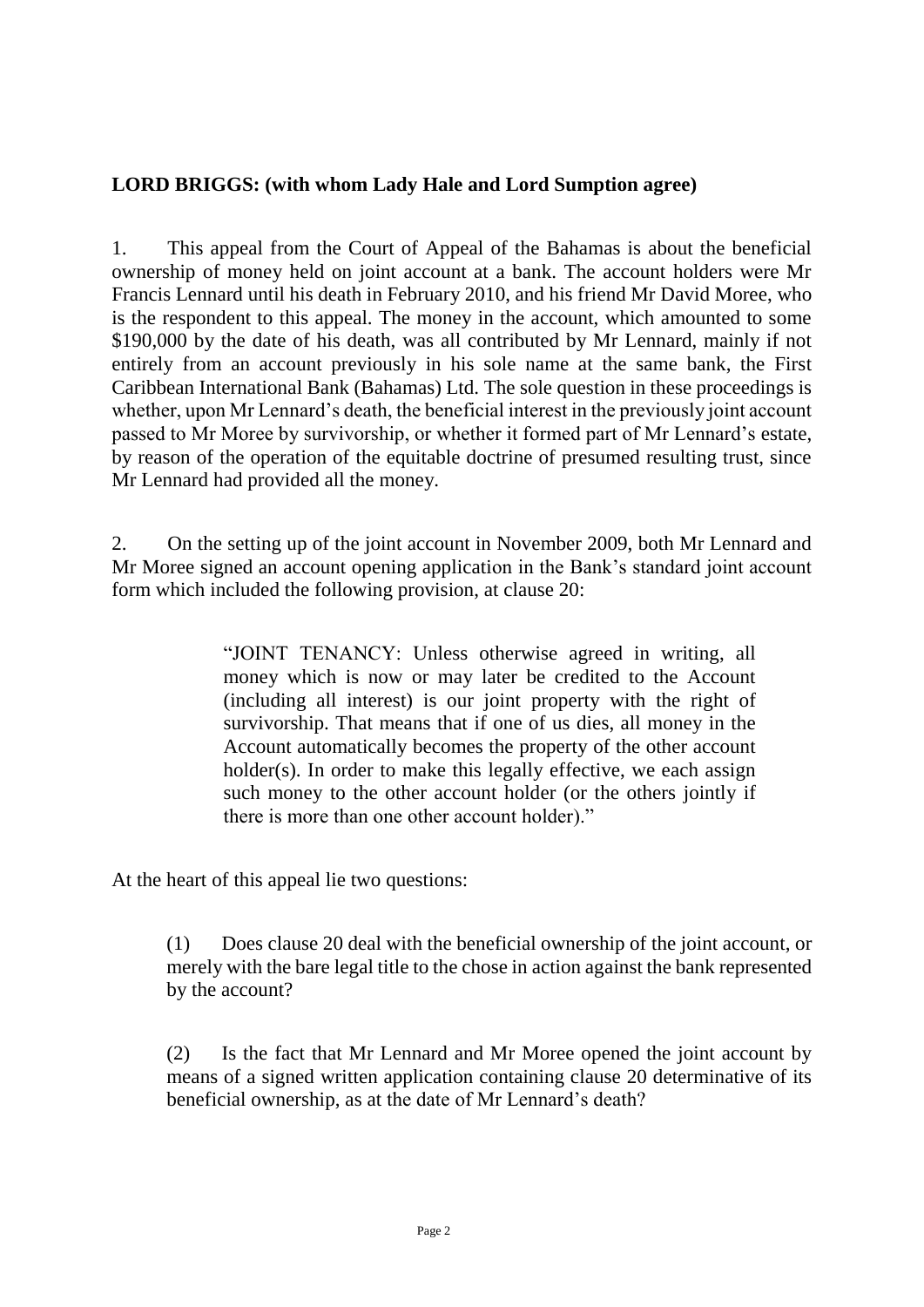3. This was not how the issues were identified in the courts below. There, it appears to have been common ground that, upon Mr Lennard's death, Mr Moree held the money on resulting trust for Mr Lennard's estate unless he could prove, the burden being on him, that Mr Lennard had intended to make a gift of the money to him. The Chief Justice decided at the trial that Mr Moree had failed to discharge this burden. The Court of Appeal took the opposite view.

## *The Facts*

4. Mr Lennard was a successful businessman, in his mid-90s by 2009. By his will dated 19 October 2009 he gave his home in Nassau to Mr Moree. Out of the rest of his estate, including "Cash in Banks", he gave a number of pecuniary legacies, including \$55,000 to Mr Moree and \$75,000 each to the Bahamian Salvation Army and the Bahamas Humane Society. He divided the residue equally between Mr Moree, Dorothy Jack and Norman Whitlock. In the event of a shortfall for the payment of legacies he specified that the requests to the Salvation Army and the Humane Society should abate first, so as to enable payment of the other legacies in full. The executors named in the will were Mr Moree and a lawyer named Mr Pinder.

5. On 20 November 2009 Mr Lennard and Mr Moree visited the First Caribbean International Bank (Bahamas) Ltd ("FCIB") for what the judge described as the purpose of joining Mr Moree to Mr Lennard's existing bank accounts. There is some uncertainty whether Mr Lennard had one or more accounts at FCIB. In any event Mr Moree was to be joined to all such accounts. Nothing turns on whether there was one or more and, like the judge and the parties, the Board will refer to the accounts or account in the singular. The mechanism adopted was for both Mr Lennard and Mr Moree to sign account opening forms as joint account holders on FCIB's standard forms for that purpose. The substantial balance then standing to the credit of what had until then been Mr Lennard's sole account was thereafter treated as standing to the credit of the newly opened joint account.

6. The only evidence about what, if anything, was explained to Mr Lennard and Mr Moree by FCIB on the opening of the joint account, as to the consequences of Mr Moree's joinder, was a statement from Mr Moree that both he and the late Mr Lennard "understood that it was explained to us that we were converting his personal account to a joint account between us, so that upon his death the amounts held on that account became my property". No evidence was called from any bank official about that event, nor was there any documentary record of what took place, other than the account opening forms themselves.

7. The judge did not accept Mr Moree's evidence, regarding it as self-serving. The account opening form signed by Mr Lennard also contained, in a box headed "State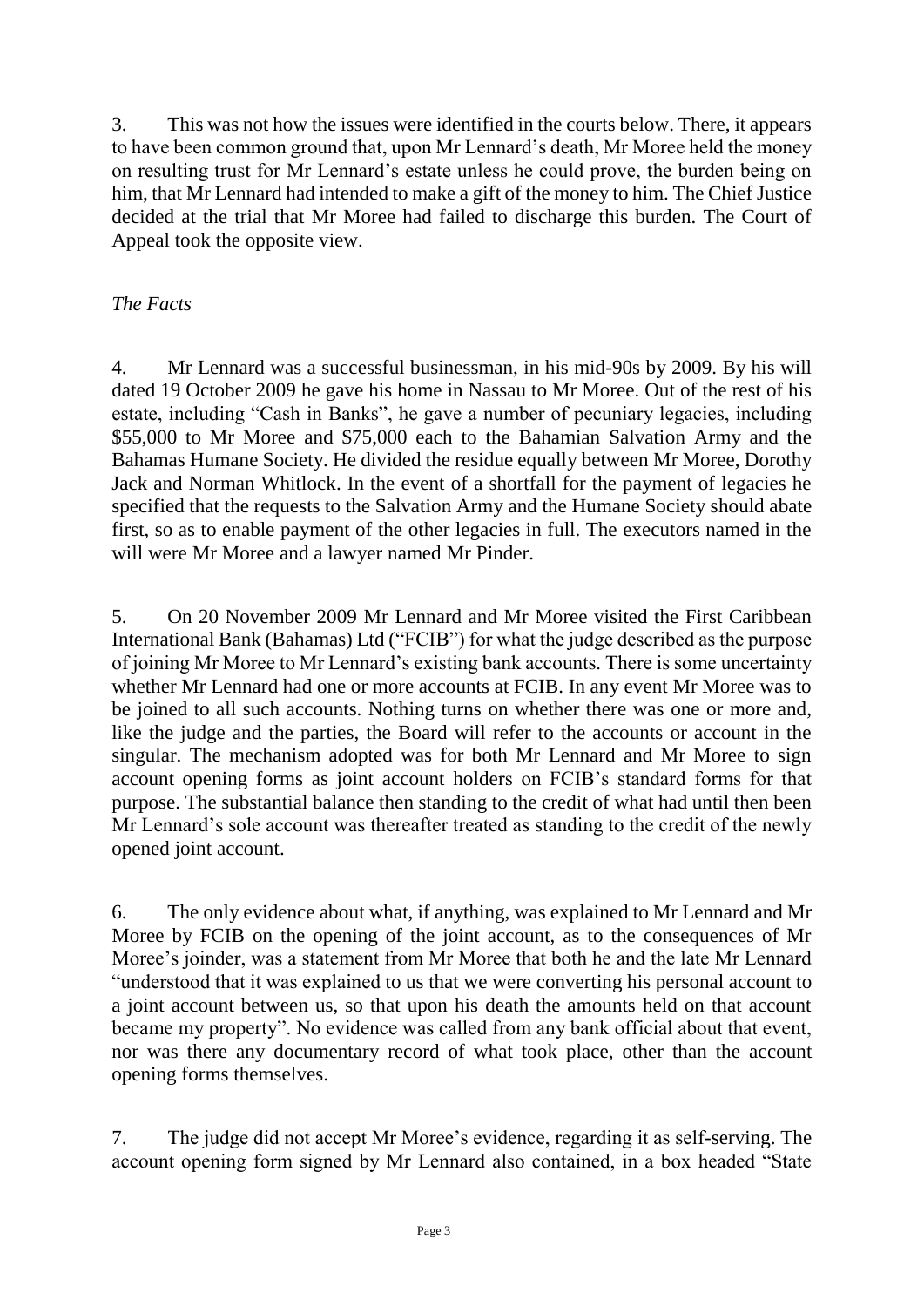Purpose of Account", a manuscript note "to pay utilities" which, it was common ground, had been made by an unidentified bank official. Both forms contained, immediately above Mr Lennard's and Mr Moree's respective signatures, a declaration in the following terms:

> "I hereby declare that the information provided by me in this application is correct and complete to the best of my knowledge and that I have received, read, understood and accepted the agreement (detailed section 5 above) and the "Disclosure Documentation" and shall be bound by its terms."

Section 5 included, at clause 20, the provision as to Joint Tenancy set out above.

8. By codicil to his will made on 12 January 2010 Mr Lennard revoked the legacies to the Salvation Army and Humane Society, thereby reducing the aggregate amount of the specific legacies by \$150,000.

9. Mr Lennard died on 18 February 2010, at which time the joint account was in credit in the amount of \$190,000.

10. On 11 March 2010 Mr Moree attended FCIB and re-constituted the former joint account with Mr Lennard as a joint account between himself and his wife.

11. Meanwhile, as the legally qualified executor, Mr Pinder set about preparing for the administration of Mr Lennard's estate, and in particular for the obtaining of probate. He obtained information from his co-executor Mr Moree on 30 March which, he said, included being told that the assets of the estate included \$190,000 (on current and deposit accounts) at FCIB. Later, on 9 June 2010, Mr Pinder and Mr Moree signed the Executors' Oath for the purposes of obtaining Probate. The annexed Schedule makes reference to \$100,000 held at FCIB. This may have been a misprint for \$190,000, since otherwise the aggregate in the Schedule cannot be reconciled with its detail.

## *The Proceedings*

12. In July 2013 each of Mr Moree's fellow residuary beneficiaries, Ms Jack and Mr Whitlock, issued originating summonses in the administration of Mr Lennard's estate seeking declarations that the balance held in the joint account at Mr Lennard's death was thereafter held by Mr Moree on trust for the three residuary beneficiaries, rather than having passed to Mr Moree by survivorship.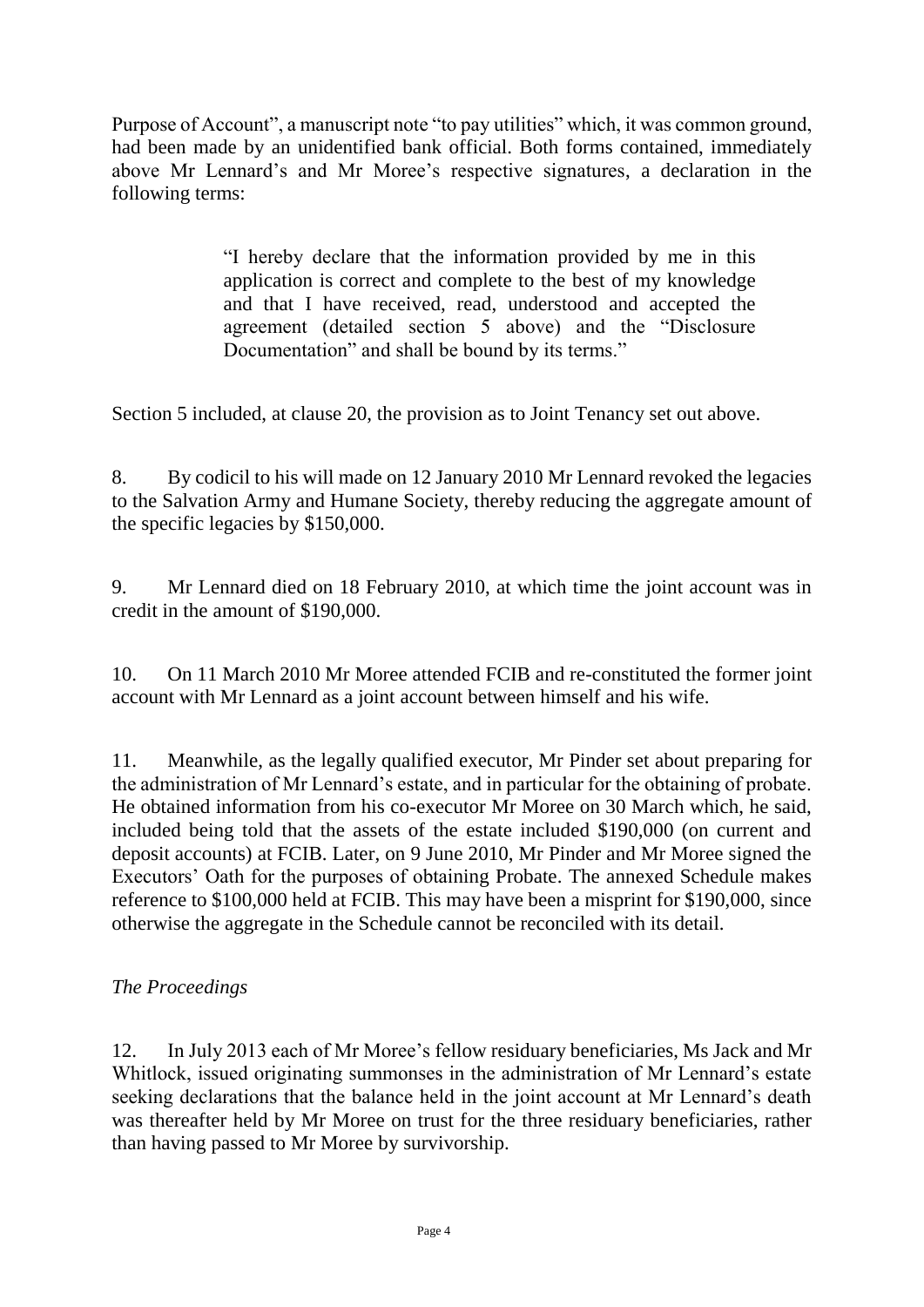13. A singular feature of the litigation which then ensued, both at first instance and in the Court of Appeal, was that it was treated as common ground between counsel, and therefore accepted by both courts, that a resulting trust of the money in the joint account was to be presumed in favour of the estate if Mr Moree could not discharge the burden of proving that Mr Lennard intended to make a beneficial gift of that money to him. In substance therefore, the litigation took the form of Mr Moree seeking to prove the requisite intention on the part of Mr Lennard, and the plaintiffs Mr Whitlock and Ms Jack seeking to challenge that evidence, but otherwise to rely upon the presumption. Mr Moree and Mr Pinder gave evidence by affidavit, and were cross-examined at the trial. Mr Moree relied upon his own statement, summarised above, about what happened at FCIB when the joint account was opened and, heavily as the judge noted, on the terms of clause 20 in the account opening forms.

14. The judge directed himself (at para 20) as follows:

"In the present case there is a presumption that Mr Lennard did not intend to make a gift to Mr Moree and the burden is on Mr Moree to rebut that presumption. In considering whether Mr Moree has discharged that burden I am obliged to look at all the evidence adduced and determine whether at the civil standard of a balance of probabilities Mr Moree has discharged that burden and establish[ed] that Mr Lennard intended to give the moneys at FCIB to him"

15. The judge noted that the only evidence supportive of such a finding was Mr Moree's statement about what happened at FCIB, which the judge rejected, as noted above. He expressed surprise that no one had been called to give evidence from FCIB either as to a recollection of the transaction in question, or as to the bank's usual practice when opening joint accounts. He rejected the submission that clause 20 was probative of Mr Lennard's intention mainly because of the absence of any evidence showing that clause 20 had been explained to Mr Lennard, or drawn to his attention.

16. He concluded that a number of factors, including the "to pay utilities" notation on the account opening form, the terms of Mr Lennard's recently made will dealing with cash at banks, and Mr Moree's information to Mr Pinder about the joint account money being an asset of the estate made it more likely than not that Mr Lennard had no intention to make a gift to Mr Moree, but had added him to the account in his old age simply to assist him in paying his bills.

17. The Court of Appeal reviewed the same evidence, but reached the opposite conclusion, namely that Mr Moree had indeed discharged the burden of proving that Mr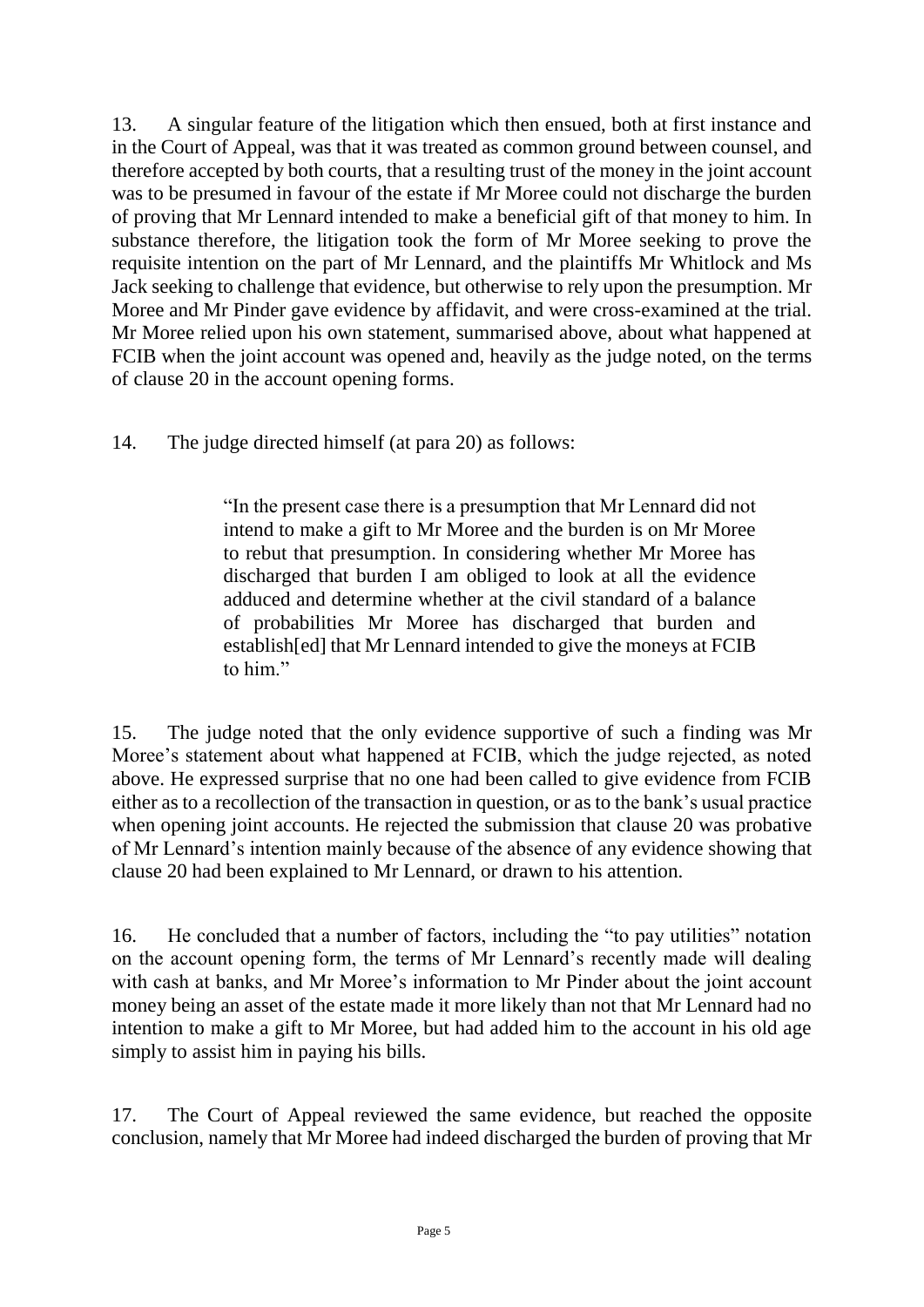Lennard intended to make a beneficial gift to him. The Court of Appeal were persuaded by the combination of the following four factors:

(1) The close personal and intimate relationship between Mr Moree and Mr Lennard.

(2) The terms of FCIB's account opening documents which indicated that the survivor should have the moneys standing at the time of the other's death.

(3) The revoking of the bequests to the Humane Society and the Salvation Army, and

(4) The devise of his house to Mr Moree, together with his body and his pets.

18. After considering the extent to which the Court of Appeal should interfere with findings of the trial judge, it was held that the Judge had unreasonably failed to draw an inference that Mr Lennard had been aware of the terms of the account opening form. At para 50, giving the leading judgment, Isaacs JA said:

> "… by placing scant reliance on the pellucidly clear opening documents he proceeded beyond what was necessary for his determination: as per *Aroso*. Although a document for the protection of FCIB, it is never the less a clear agreement between Mr Lennard, FCIB and the appellant that the appellant was to have the legal and beneficial interests in the account; and demonstrates Mr Lennard's intention to so benefit the appellant."

19. Before the Board, the appellants' main submission was that the Court of Appeal had been wrong to interfere with what was essentially a fact-finding exercise by the Judge, since it was not vitiated by any error of law, nor was it plainly wrong. Further, it had been arrived at after hearing cross-examination at trial, such that the Judge was better placed to make reliable findings of fact than an appellate court, looking at the documents.

## *Analysis*

20. There are a large number of *dicta* from eminent courts around the common law world, including Australia, Canada, the Caribbean, England, Hong Kong, Ireland and Singapore, about the principles to be applied for the resolution of disputes about the beneficial ownership of money held on joint account at a bank. Some of them were cited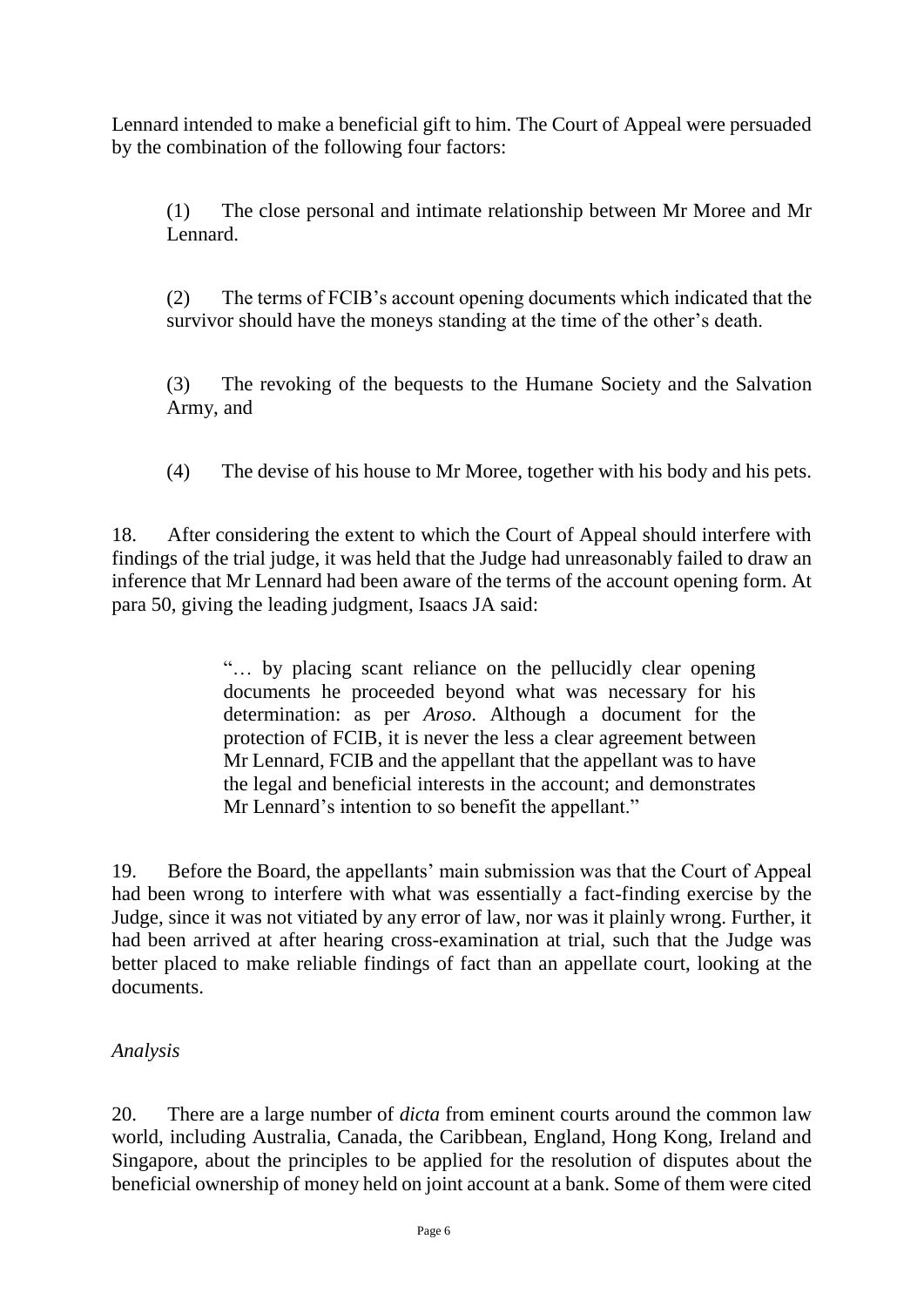in the judgments of the courts below. Several more were cited by the parties on this appeal. Many of them are helpfully summarised in *Ellinger's Modern Banking Law* 5th ed (2011) at pp 327-332. They are not all easy to reconcile. It is therefore necessary to start from first principles.

21. Under the common law, legal title to (as opposed to beneficial ownership of) property in co-ownership can only be joint title. Survivorship, that is the devolution of those legal rights upon the survivor or survivors of joint owners is an inevitable, indeed inherent, aspect of joint legal title.

22. In sharp contrast, joint ownership (often called joint tenancy), with a right of survivorship, is only one of numerous ways in which property may be co-owned beneficially. The interposition of a trust between the persons with legal title and the beneficial owners means that there is an almost infinite variety of ways in which the property may be beneficially co-owned, even when the beneficial owners are the same as those holding the legal title.

23. There are well-established principles which assist the courts in resolving disputes as to beneficial ownership of property, and the order in which what may be described as the contents of an equitable toolkit are to be deployed for that purpose. Thus, where the relevant property is transferred to the legal holders by a written instrument, a statement as to the beneficial ownership of the property in that instrument is usually conclusive: see *Vandervell v Inland Revenue Commission* [1967] 2 AC 291*,* at 312 per Lord Upjohn. The same passage makes clear that any question whether the instrument does address beneficial ownership, and any issue as to what that beneficial ownership is, falls to be decided as a matter of construction of the instrument, which is an objective process, in which evidence as to the subjective intention of the maker of the instrument is inadmissible. See also *Inland Revenue Commission v Raphael* [1935] AC 96, per Lord Wright at 142-143. Of course, the binding effect of instruments of that kind is subject to the usual equitable challenges such as fraud, duress, undue influence, misrepresentation and rectification, and to the more restricted common law doctrines of *non est factum* and mistake: see generally *Goodman v Gallant* [1986] Fam 106, at 114A-117D.

24. Next, the co-owners receiving a transfer of property into joint names may themselves declare their agreement as to the beneficial interests on which that property is or is to be held and, if they do so in a written instrument, such as the conveyance to them, the identification of those beneficial interests will again be a matter of construction of the instrument, and recourse to doctrines of resulting, implied or constructive trust is impermissible: see *Pettitt v Pettitt* [1970] AC 777, per Lord Upjohn at 813 and *Gissing v Gissing* [1971] AC 886, per Lord Diplock at 905.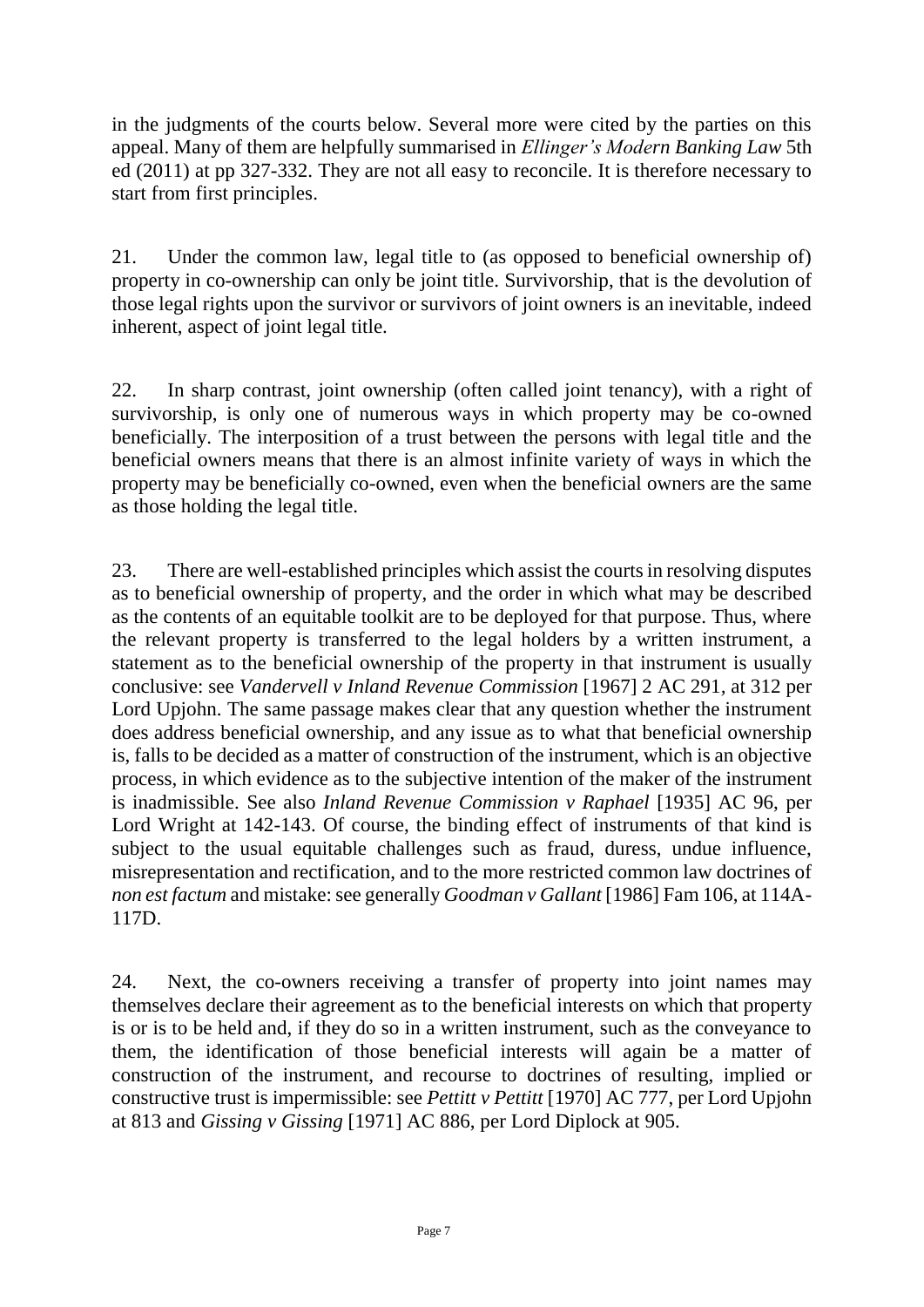25. Persons acquiring property, in particular residential property in joint names, at least in England, have a notoriously poor track-record in making an express declaration as to their beneficial interests in relation to the property. In the numerous cases where this has not been done, equity has recourse to a variety of techniques for establishing what those beneficial interests are. They include the constructive or common intention trust, the implied trust and the resulting trust. Generally speaking, the resulting trust is the solution of last resort, where the intention of the joint holders of the property as to their beneficial interests cannot otherwise be ascertained. Indeed, in the context of joint residential property, the presumption that the beneficial interest accrues to the provider of the money has now been replaced by the opposite assumption, namely that the beneficial interest follows the joint legal title unless the contrary is shown: see *Stack v Dowden* [2007] UKHL 17; [2007] 2 AC 432, paras 53 and following*.*

26. These principles are by no means confined to beneficial interests in real property. *Inland Revenue Commission v Raphael* was about personal property, namely an interest in a fund. There is no reason why property which is, slightly misleadingly, described as money in a bank account should be subject to any different principles when the court is called upon to resolve a dispute about its beneficial ownership. The property in question consists, of course, not of money, but of a contractual chose in action enjoyed by the account holder (or holders in the case of a joint account) as against the bank. The rights by which that chose in action is constituted derive entirely from the contract between the account holders and the bank, whereby the account is set up and operated. Where, as here, the joint account has two account holders, there are three parties to the relevant contract, namely the account holders and the bank. It is, and must be, if it is to work at all, a single contract, not two separate contracts between each account holder and the bank. That is so, regardless of whether the account is established pursuant to a single account opening document signed by both account holders, or (as here) two identical documents, each signed by one of them. If by some mishap two separate account opening documents used to establish a single joint account are not in identical form, this may give rise to problems of construction or rectification, but it cannot give rise to separate, different, contracts.

27. If the question is asked, in relation to money held in a joint bank account, what instrument might be thought to constitute the appropriate document (by way of analogy with co-ownership of land) where a binding declaration as to beneficial interests might be expected to be found, the obvious answer lies in the account opening document. This is because it sets out the contract pursuant to which the chose in action which constitutes the relevant property is created. It will not necessarily be a document of transfer (like a conveyance in relation to land or, in England, a Land Registry Transfer) but, since it creates the relevant property, it is none the worse for that. Furthermore, if, as in this case, the account opening document contains an express assignment by each account holder to the two of them jointly of any money separately owned by that account holder, it does indeed constitute a document of transfer, even in the strict sense.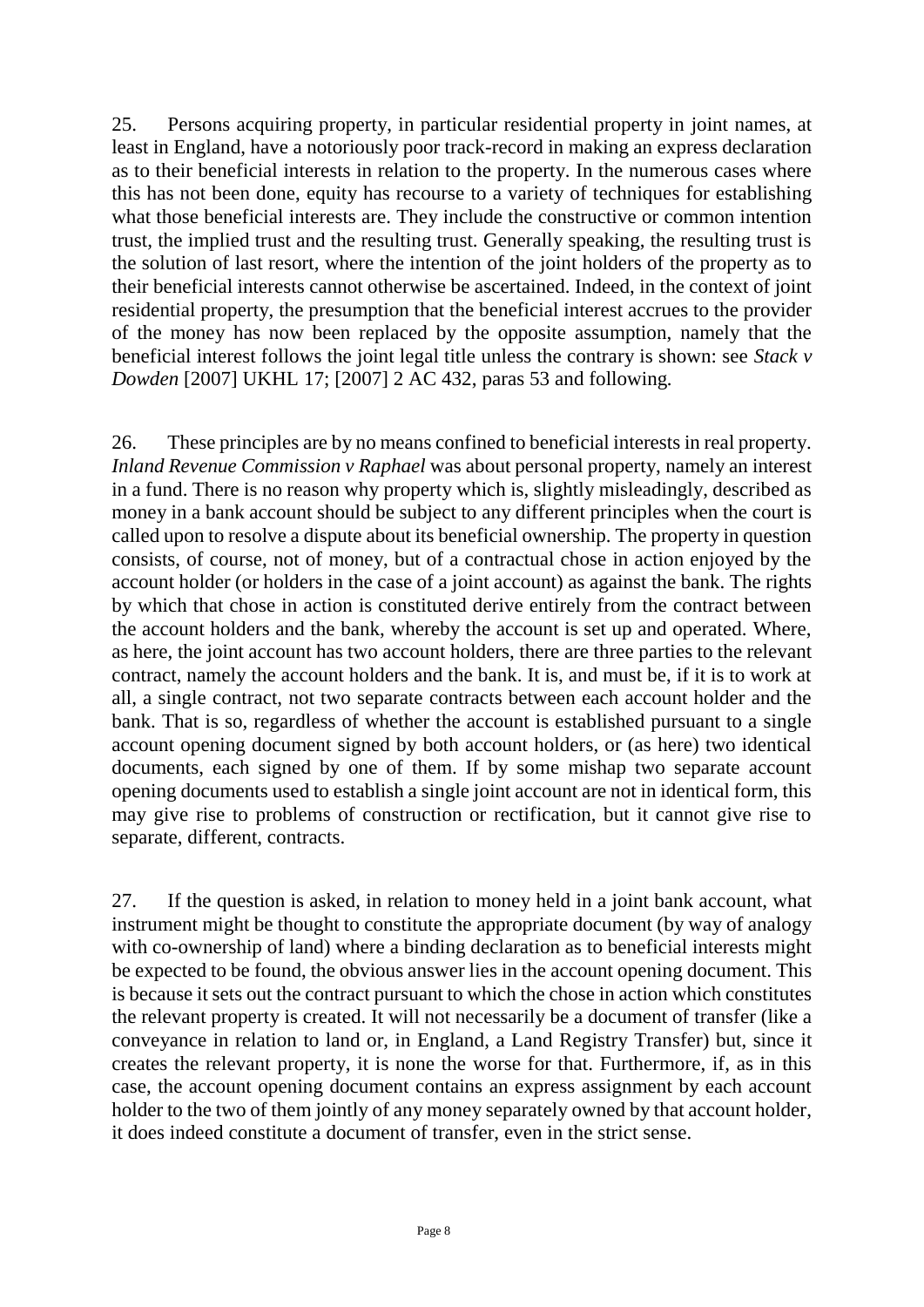28. The fact that an account opening document, duly signed by the joint account holders, would qualify as a binding declaration of the beneficial interests in the account does not of itself answer the question, in relation to any particular document of that kind, whether it contains any such declaration. That is a separate question which depends upon the true construction of the document, in its context, in accordance with modern principles of interpretation.

29. The application of this simple analysis based upon established principles about the ascertainment of beneficial interests in co-owned property leads the Board to this conclusion: that where two or more holders of a joint account all sign an account opening document (or separately sign identical documents) which, on their true construction, declare or set out their respective beneficial interests in the property constituted by the account (loosely, the money in the account), then those are the beneficial interests of the account holders, pending any subsequent variation of them by agreement or otherwise, and an examination of the subjective intentions of the account holders, or of those of them who place money in the joint account, is neither relevant nor permissible. Still less is recourse to the doctrine of presumed resulting trusts permissible, because the potential beneficial owners have declared what are their beneficial interests by signed writing. Further, this must be *a fortiori* the position where the accounting documents contain an express assignment of the type found in clause 20 in the present case, although this is not in the Board's view necessary for the application of this principle.

30. A number of consequences flow from this conclusion. The first is that the question whether the attention of an account holder was drawn to the terms of any such declaration as to beneficial interest, or had it explained, is in principle irrelevant, unless of course a case of mistake or *non est factum* is being deployed, or the document is challenged on the basis of fraud, duress, undue influence, misrepresentation and the like, or if it is sought to be rectified. In all those cases the onus lies squarely on the person challenging the effect of the document, and no such case has been advanced in these proceedings. The reason why the extent to which the document has been read, explained to or understood by an account holder is irrelevant is because the document is determinative of itself in relation to the beneficial interests in the account, rather than merely a guide, of infinitely variable weight, to the common intention of the account holders or to the intention of those of them who deposited money in the account.

31. The second is that there is plainly no room for the application of the doctrine of presumed resulting trusts, in favour of an account holder who places money in the account, as Mr Lennard did in this case. This is because the account holder is a party to the document which is determinative of the account holders' beneficial interests, and because they have been ascertained by the primary tool for the determination of any dispute as to beneficial interests, namely the terms of the document creating or transferring the property, just as much as beneficial interests in other types of co-owned property are determined by a conveyance, a transfer or a declaration of trust.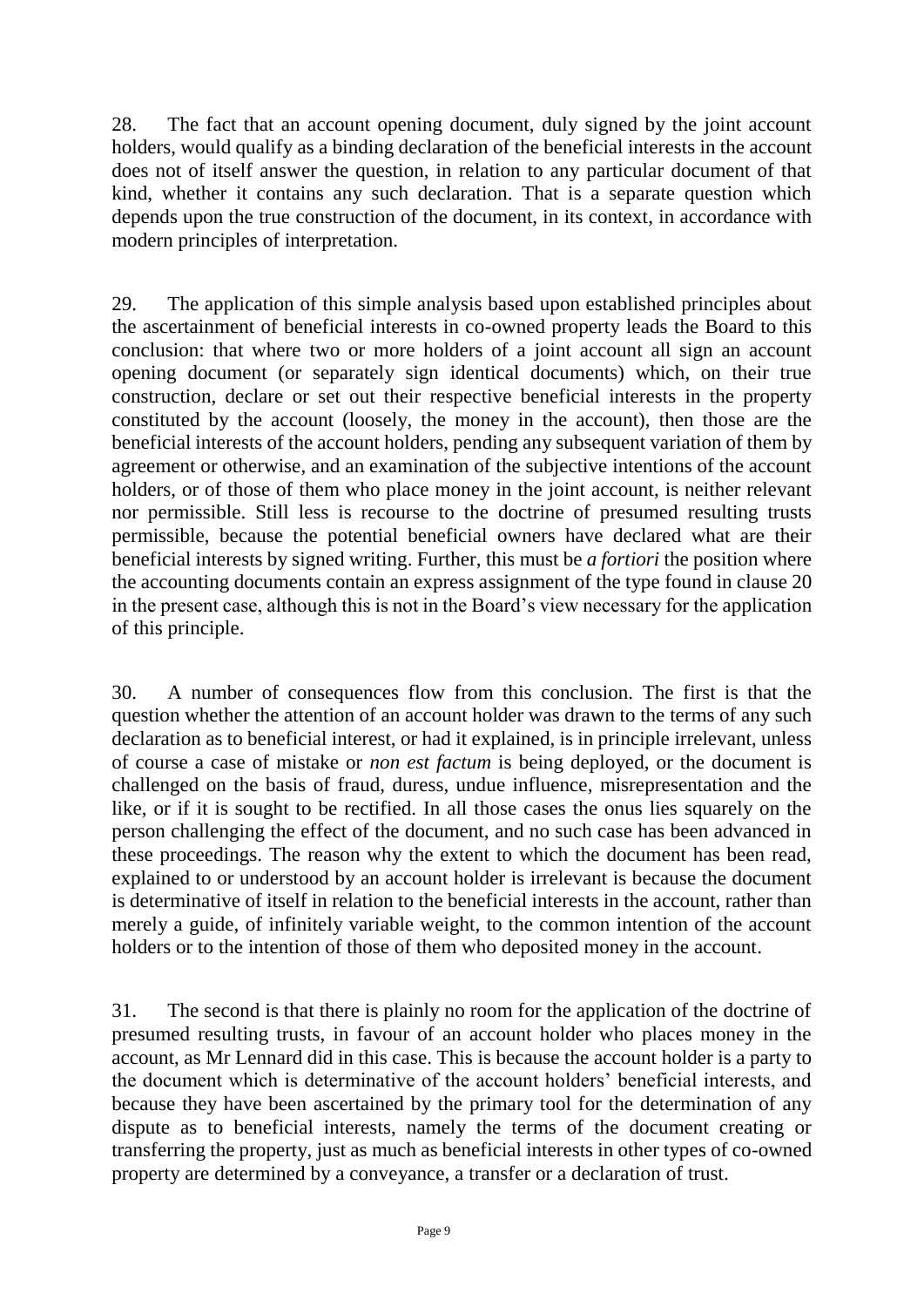32. The third consequence is that, where such a document upon its true construction does deal with the beneficial interests of the account holders, the question what precisely those interests are is a question of law (like any other question of construction) and not a fact-finding exercise. Provided therefore that there is no factual uncertainty about the terms of the relevant document, an appellate court is as well placed as the trial judge to apply the law, that is, to construe the document. To this general proposition may be added this caveat: that the first instance and appellate courts which sit habitually in the jurisdiction where the relevant documents were created and signed may sometimes be better placed than this Board, because they may be better attuned to the context of business life against which the document falls to be construed.

33. This is all as it should be. Where the parties to a joint account have declared their beneficial interests in it in signed writing, it would be both extraordinary and unsatisfactory for the courts to have to resolve a dispute about their beneficial interests by an open-ended factual inquiry about their subjective intentions, or the subjective intentions of whichever of them provided the money. If the dispute is about beneficial survivorship, one of the original account holders will have died, and be unable to give direct evidence of intention. If the presumption of a resulting trust would otherwise leave the money beneficially part of the estate of the first to die, evidence of intention by the survivor will always be self-serving. The account may have been opened many years previously, and it will often be pure chance whether any independent witness of the opening of the account can assist, either with evidence of the deceased's intention, or with a recollection of whether the deceased had the terms of the account opening form explained, before signing it. Above all, the expense and delay involved in a factfinding inquiry of that type will far exceed that of the occasional case where the signed declaration raises a real issue of construction.

34. It comes as some surprise to the Board that the principles thus stated should not be found to be the unanimous conclusion of those reported cases in common law jurisdictions where recourse has been had, with varying degrees of success, to bank account opening documents for the purpose of resolving disputes as to the beneficial interests of joint account holders. In his dissenting opinion, Lord Carnwath analyses a number of those authorities.

35. Some of them appear to regard a statement as to beneficial interests in a signed joint account opening document as just evidence of intention of varying weight from case to case, as part of a wider fact-finding inquiry in which any other evidence of intention is also admissible. A comprehensive analysis may do no more than reveal that, as between the Bahamas and some of those jurisdictions, the relevant streams of the common law diverge rather than converge. It is not however suggested that there is as yet a such divergence as between the common law of the Bahamas and that of England.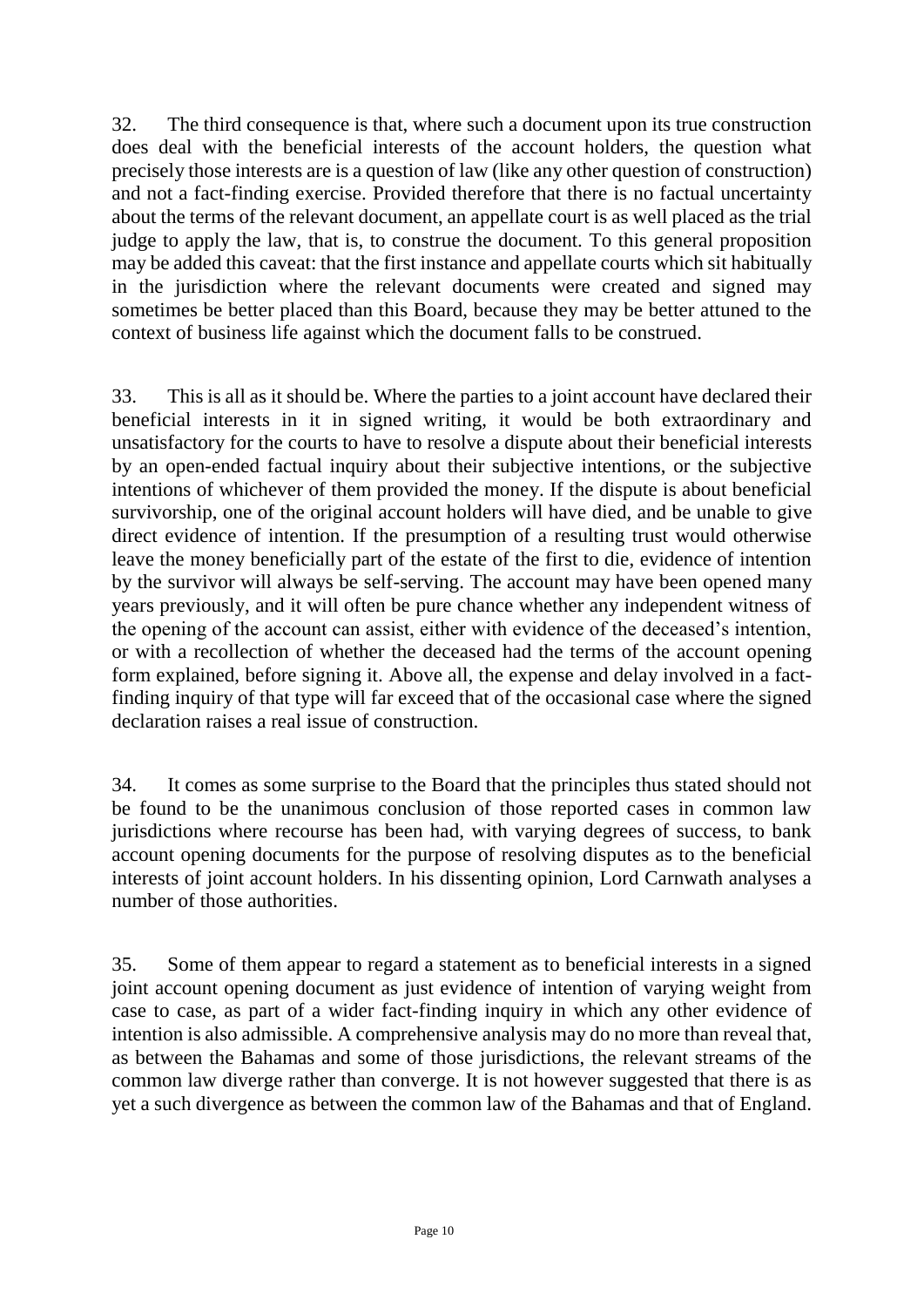36. Perhaps the nearest recent antecedent statement of the principle enunciated above is to be found in the judgment of Lawrence Collins J (as he then was) in *Aroso v Coutts & Co* [2002] 1 All ER (Comm) 241. That was a case about a joint account, the mandate for which contained these provisions:

> "We confirm that the funds and assets deposited with you and which may herein after be deposited shall be in our beneficial ownership and shall not be held by us upon trust for any other person or persons whom so ever … we fully understand that in the event of the death of one or more of us the survivor or survivors shall remain and be entitled to the entire assets deposited with you for the account."

The question was whether the survivor of the joint account holders was beneficially entitled to the money then in the account, or whether he held it upon resulting trust for the deceased, who had contributed the money. It was, on the face of it, a case in which evidence from the bank proved that the relevant terms of the mandate had been explained to the deceased, and there was other evidence probative of his intention to make a beneficial gift to the survivor. Nonetheless, at para 22, Lawrence Collins J said this:

> "The starting point is that where a person transfers property or directs a trustee for him to transfer property, otherwise than for valuable consideration, and where the presumption of advancement does not apply, it is a question of the intention of the transferor in making the transfer whether the transferee was to take beneficially or on trust, and if on trust, what trusts (*Vandervell v Inland Revenue Commission* [1967] 1 All ER 1 at 8; [1967] 2 AC 291 at 312 per Lord Hodson). If as a matter of construction of the document making or directing the transfer, it is possible to discern the intentions of the transferor, that is an end of the matter and no extraneous evidence is admissible to correct and qualify his intentions so ascertained, but if the document is silent, then a resulting trust arises in favour of the transferor, but this is only a presumption and is easily rebutted. All the relevant facts and circumstances can be considered in order to ascertain the intentions of the transferor with a view to rebutting the presumption. Ibid See also *Westdeutche Landesbank Girozentrale v Islington London Borough Council* [1996] 2 All ER 961 at 990; [1996] AC 669 at 708."

37. This valuable dictum goes part, but not quite all, the way towards the conclusion which the Board conceives to be correct. It is apparent from elsewhere in his judgment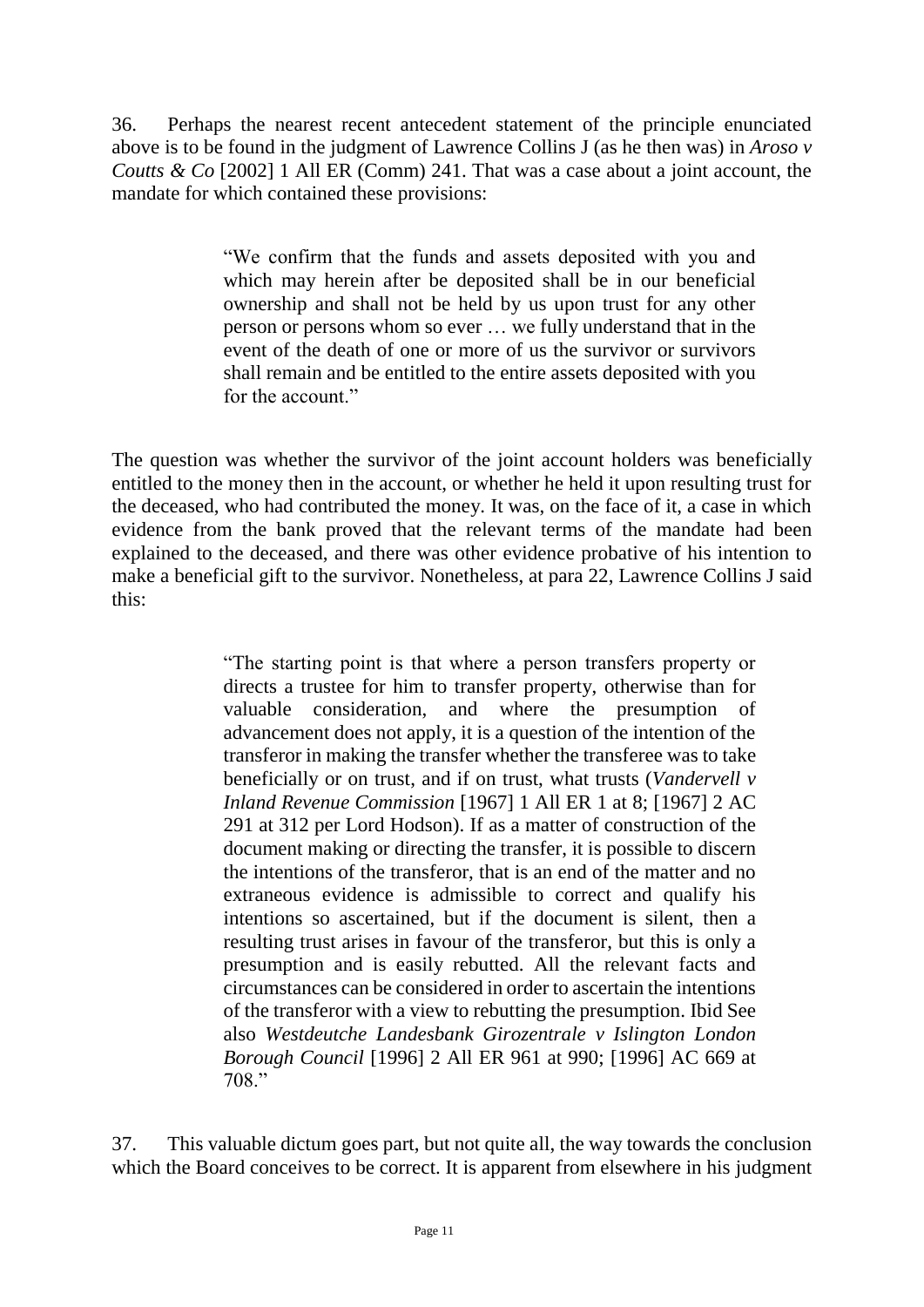that Lawrence Collins J regarded the mandate in that case as the "document making or directing the transfer", and that, as a matter of construction, it clearly dealt with the beneficial interests in the account: see para 35. The Board agrees with his conclusion that where such a document, upon its true construction, does so, that is the end of the matter, so as to exclude any further evidence. But it does so not merely because it is incontrovertible proof of the transferor's intentions. Rather it is because it is itself dispositive of those beneficial interests, where (as here) the transferor is one of the account holders.

38. In *Niles v Lake* [1946] 2 DLR 177, the Court of Appeal of Ontario had to consider the terms of a document described as an "Agreement re joint account" addressed to the bank which contained the following terms:

> "We the undersigned, having opened a Savings Deposit Account with the above named branch ... in our joint names do for valuable consideration … hereby mutually agree, jointly and each with the other … that all moneys now or which may be hereafter deposited to the credit of the said account, and all interest thereon, shall be and continue the joint property of the undersigned with right of survivorship; and each of the undersigned in order effectually to constitute the said joint deposit account hereby assigns and transfers to all of the undersigned jointly and to the survivor or survivors of them any and all moneys which may have been heretofore or may now or hereafter be deposited to the credit of the said account together with all interest which may accrue thereon to be the joint property of the undersigned and the property of the survivor … of them."

39. Giving the leading judgment, Laidlaw JA said that the language of the agreement was perfectly plain and free from all ambiguity and doubt although, on appeal, the Supreme Court of Canada took the opposite view. But Laidlaw JA continued, at p 180:

> "It is my view that the determination of the question in controversy in this appeal does not depend upon the application or effect of the presumption relied upon by counsel for the respondents. It depends, I think, upon the construction to be given to the plainly expressed provisions of the agreement under which the bank account was constituted. There is no express limitation or condition of any kind annexed by either party to the assignment and transfer by one of them of any or all moneys to be joint property of both of them. No such limitation or condition can be properly implied. There is no evidence to show that the late Georgina Arnott intended to keep the beneficial ownership of the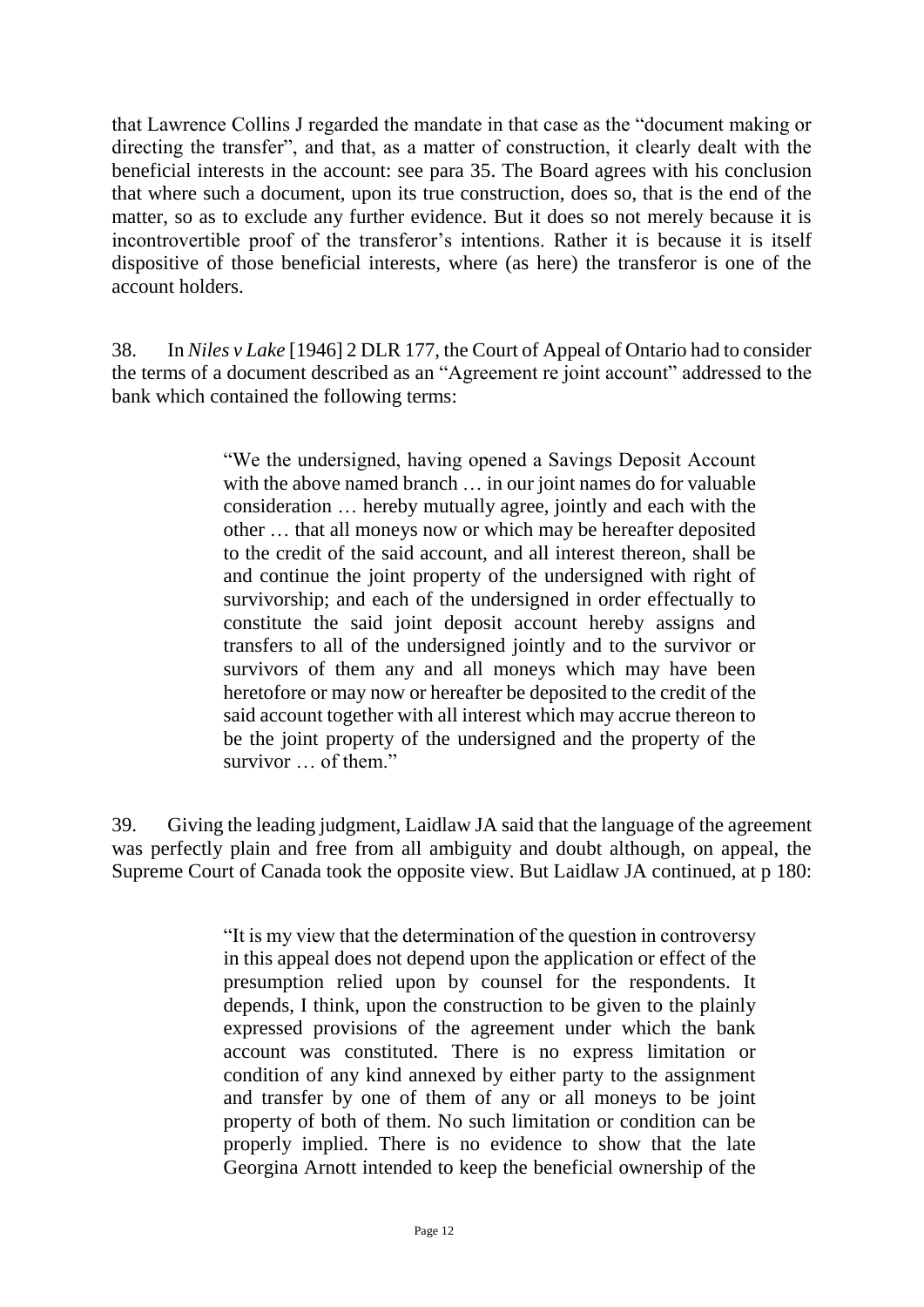moneys, or any of them, in herself. There are no circumstances which in any way destroy or alter the effect in law of the provisions of the agreement."

40. By this dictum (with which Roach JA in substance agreed) Laidlaw JA recognised that a joint account agreement may be effective in itself to determine the beneficial interests of the account holders, if on its true construction it declared them, rather than merely serve as a guide to the intentions of the contributor of the money. Roach JA held that the agreement prevailed, there being no defence of *non est factum*.

41. In the Supreme Court [1947] SCR 294, there was found to be a resulting trust in favour of the deceased's estate, mainly upon the ground that the court did not share the Court of Appeal's view about the true construction of the joint account agreement. In their view it related only to the legal rather than beneficial title. The question whether, if it had on its true construction been dispositive of the beneficial ownership, it would have bound the joint account holders did not therefore arise, although there are dicta which suggest that the question remained, from first to last, one of rebutting a presumed resulting trust.

42. There is a much more recent analysis by the Supreme Court of Canada of the approach to the ascertainment of beneficial interests in joint accounts, in *Pecore v Pecore* [2007] SCC 17; [2007] 1 SCR 795. At para 60-61 there is a brief observation by Rothstein J that, in the past, the Supreme Court had held that bank documents that set up a joint account are an agreement between the account holders and the bank about legal title, not evidence of an agreement between the account holders as to beneficial title, and reference was made to *Niles v Lake*. But it does not appear that, in that case, there were any words in an account opening agreement dipositive of the beneficial interests in the joint account nor, therefore, any submission that, if there had been, this would be determinative of those beneficial interests so as to absolve the court from any examination of the transferor's subjective intention. In the Board's view, there can be no general rule that account agreements are only about legal title, or only about the relationship between the account holders and the bank, rather than their relationship as beneficial owners *inter se*. In each case it will depend upon the true construction of the relevant agreement. If either of the decisions of the Supreme Court of Canada in *Niles v Lake* and *Pecore v Pecore* are to be read as deciding that there is such a general rule, then the Board agrees with the submission of counsel for Mr Moree that the common law of the Bahamas contains no such rule.

43. Reference in this context is frequently made to *Russell v Scott* (1936) 55 CLR 440, a joint account decision of the High Court of Australia in which a presumption of resulting trust in favour of a deceased account holder was rebutted. There is, in the joint judgment of Dixon and Evatt J, at pp 450-451, a well-known and, in the Board's view, entirely accurate description of the way in which the contract between the bank and the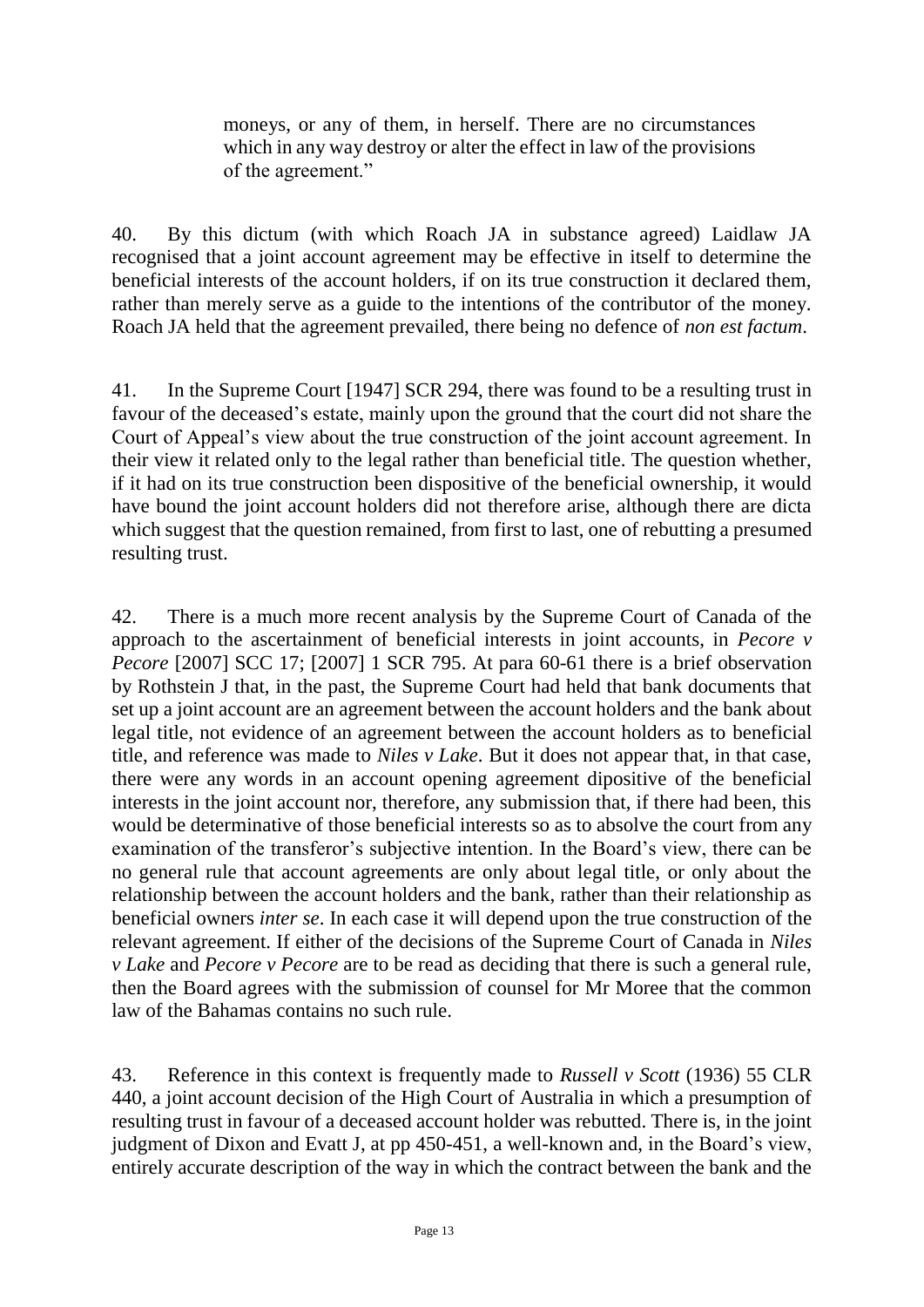account holders creates a chose in action which constitutes the property in issue. There was nothing in that case about the terms of the contract between the bank and its customers constituting a declaration or statement as to the beneficial interests in the account. Unsurprisingly therefore, the High Court had recourse to questions of intention and resulting trust in concluding that the survivor had obtained a beneficial interest in the joint account.

44. Lord Carnwath makes reference to the dictum of LaForme JA in *Saylor v Madsen Estate* (2005) 261 DLR (4th) 597, at para 27, to the effect that bank documents do not even have a presumptive value in the search for evidence of subjective intention sufficient to rebut the presumption of advancement. For the reasons already given, the Board respectfully disagrees with that analysis.

45. It is fair comment that, reading the common law authorities about beneficial ownership in relation to joint bank accounts as a whole, there emerges a general impression that, where the deceased account holder is the contributor of the money, the approach which requires the survivor to discharge the burden of proving an intent to benefit him, in which account opening documents play a purely evidential role in the search for subjective intention, has been widely adopted. But, with the exceptions of the *Aroso v Coutts*, *Niles v Lake* and *Saylor v Madsen* cases, none of them appears to come near to addressing the question arising in this case, where there is an allegedly clear declaration as to beneficial interests in the account opening agreement between the joint account holders and the bank.

#### *Construction of the Account Opening Documents*

46. As noted above, the Court of Appeal in this case regarded the interpretation of the account opening documents, and of clause 20 in particular, as a pellucidly clear declaration that the survivor of Mr Lennard and Mr Moree was to have the beneficial interest in the joint account. For the appellants, Mr Gavin Kealey QC submitted that clause 20 related to nothing more than legal title, and was silent as to beneficial interest. Relying on dicta in *Yanner v Eaton* [1999] HCA 53 (by Gummow J at para 85) and *Slater v Pinder* (1871) LR 6 Exch 228 (by Martin B at 236) about the inherent or potential ambiguity in the meaning of the word "property", he submitted that the first sentence of clause 20 did not (or at least not clearly) refer to anything other than joint legal property with its inherent right of survivorship, that the second sentence merely explained the first in terms, and that the assignment was no more than what was needed to achieve survivorship, *quoad* legal title alone. He contrasted clause 20 with provisions in other account opening documents in reported cases which referred (as in the *Aroso*  case) expressly to a beneficial interest, and he relied upon the common features as between clause 20 and the relevant clause in *Niles v Lake*, as supportive of the submission, accepted by the Supreme Court of Canada in that case, that the relevant words, including the express assignment, concerned nothing more than the legal title.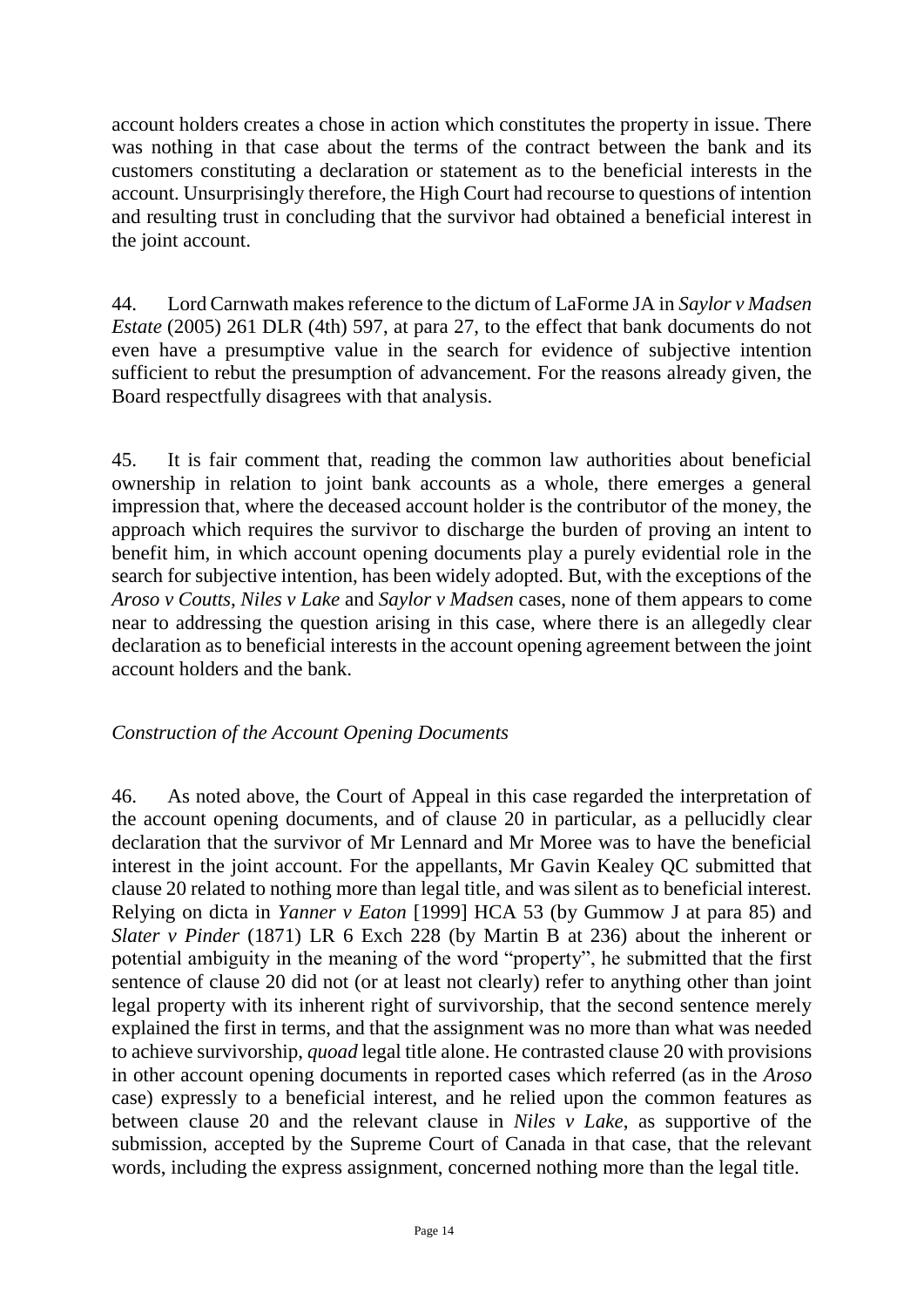47. On this issue, the Board respectfully agrees with the Court of Appeal. clause 20 falls to be construed in its context, in a standard form of joint account agreement prepared for FCIB for use by private customers seeking to open joint accounts in the Bahamas in the 21st century. In the Board's view, the key phrases are: "Joint Tenancy", "our joint property with the right of survivorship" and "if one of us dies, all money in the Account automatically becomes the property of the other account holder(s)". The meaning of those phrases is to be ascertained by reference to an objective assessment as to what reasonable Bahamian private customers of a bank would think that they meant. Private customers of a bank, whether in the Bahamas or elsewhere in the common law world, do not go around, like lawyers, thinking constantly of distinctions between legal title and beneficial ownership when contemplating the ownership of property. Even to a lawyer, the part of clause 20 which would stand out would be the opening words "Joint Tenancy". There would be no need to make express provision by clause 20 merely in relation to the bare legal title, which would be held jointly in any event, whereas beneficial ownership might be as joint tenants or tenants in common, or in some other form. Furthermore the phrase "unless otherwise agreed in writing" can only have been about beneficial ownership, since there is only one form of joint legal title, whatever the parties may otherwise purport to agree. Thus, in the Board's view, even a legally qualified intending customer of FCIB would regard clause 20 as there for a purpose, namely to deal with beneficial ownership.

48. It is true that the account opening form in *Niles v Lake* was expressed in similar terms to that in the present case. There were however other passages in it which did point to its purpose being limited to ensuring that the bank could obtain a good receipt from the survivor. But it would be wrong, in the Board's view, to treat a decision about the meaning of a different document, made in a different context and in a different era, as having binding force in the present context.

49. In his dissenting opinion, Lord Carnwath places emphasis on two factors: first, the fact that clause 20 is part of a standard form prepared by the bank, and second, the insertion of the phrase "to pay utilities" in the purpose box on the form. As to the first, the additional phrase "unless otherwise agreed in writing" (absent from the document in *Niles v Lake*) shows that the bank was not dictating to its customers what were to be the beneficial interests in the joint account, but merely (and sensibly in the Board's view) requiring the customers to identify in writing any agreement that the beneficial interests were to differ from joint tenancy. As to the second, the statement as to the purpose of the joint account during Mr Lennard's lifetime is not inconsistent with there being a beneficial joint tenancy, still less with Mr Moree having a beneficial right of survivorship, on Mr Lennard's death. In the Board's view neither of those two factors, separately or in the aggregate, come near to displacing the clear meaning of clause 20, as identified above and by the Court of Appeal.

50. This is, therefore, a case in which the two holders of a joint account have, by an agreement with the bank to which they were both parties, expressly set out above their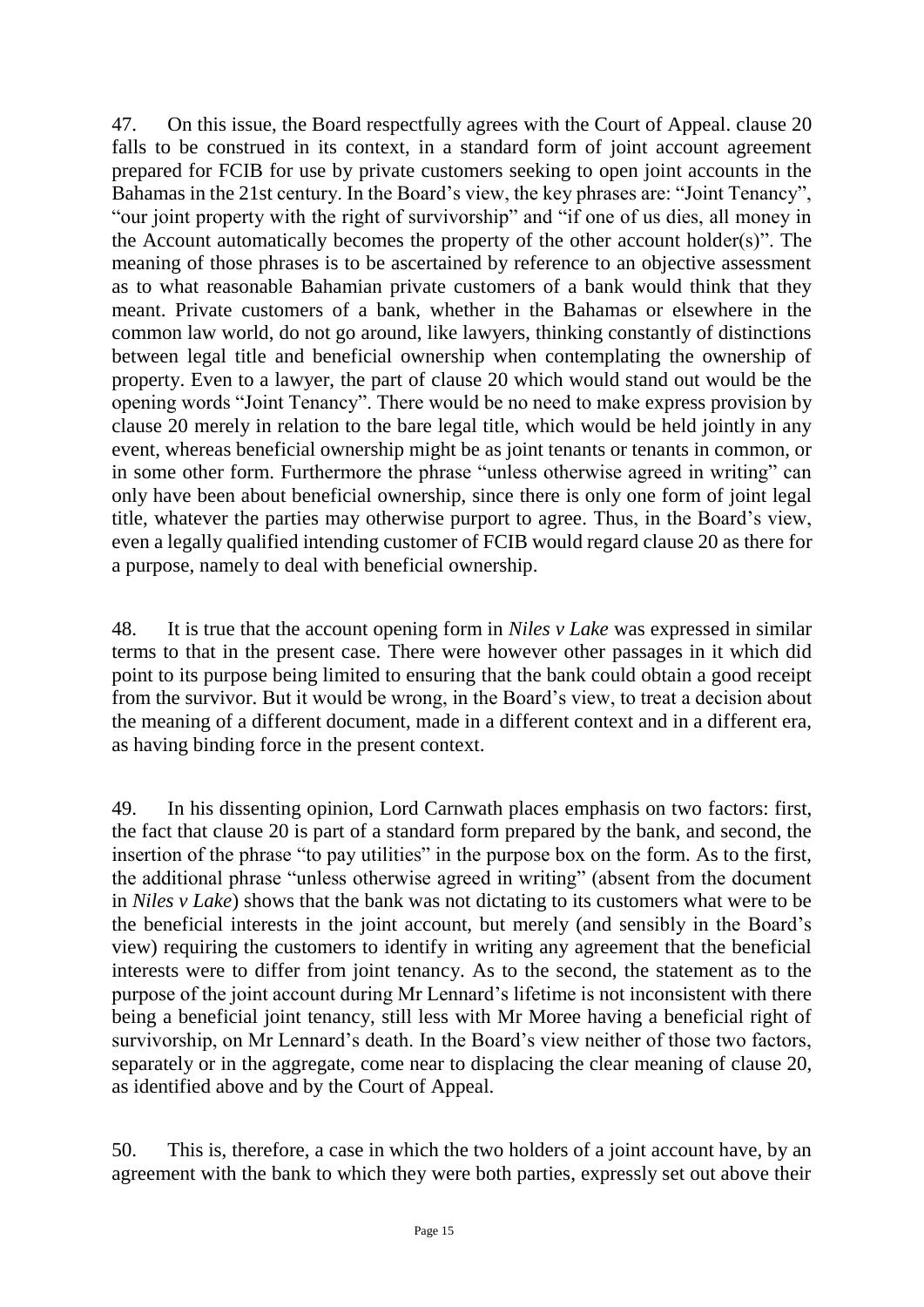signature a declaration as to the beneficial interests in that joint account which, on its true construction, provides for any balance on the account to be the beneficial property of the survivor, upon the death of the other account holder, regardless who contributed the money to the credit of the account before that date. It is, in the Board's view, a case in which there was no need to conduct an open-ended factual analysis as to the subjective intention of Mr Lennard, since the account opening forms signed by him and Mr Moree were, by themselves, dispositive of the beneficial interest in that account, subject to any contrary agreement or later variation, and there was none. Had the matter turned on such a factual analysis there would, in the Board's view, have been much force in the appellants' submission that the analysis conducted by the trial judge should not have been disturbed by the Court of Appeal. But for the reasons given above, the Court of Appeal's decision was correct. It was based upon a sound perception as to the meaning of clause 20 with which the Board agrees.

51. The Board will therefore humbly advise Her Majesty that this appeal should be dismissed. It is understood that in these circumstances issue (4) relating to costs does not arise. Accordingly, subject to any submissions received within 28 days of this judgment, costs before the Board will follow the event.

# **LORD CARNWATH: (dissenting) (with whom Lord Wilson agrees)**

52. The issue which divided the courts below, and the only issue raised by the appeal as presented, was whether the Court of Appeal erred in disturbing the Chief Justice's conclusion that the presumption of resulting trust had not been rebutted. On that issue, as I understand, the Board is of one mind. Apart from the issues of construction considered below, and applying the ordinary principles applicable to the role of an appellate court, there were insufficient grounds for the Court of Appeal to interfere with the Chief Justice's assessment of the evidence as to the testator's intentions.

53. However, in the view of the majority, the decision of the Court of Appeal should be upheld on a narrower ground, that is, that the meaning of clause 20 is clear in effect and itself determinative of the disposition of both legal and beneficial interests. Further, the majority have highlighted what they regard as a lack of clarity or consistency in cases from around the common law world. They have therefore thought it necessary to go back to "first principles", and to provide a plain man's guide to the law of coownership, so that the common law of The Bahamas and England may be set on the true path, whatever divergences there may be in other parts of the common law world (para 35).

54. I am unconvinced, with respect, that there is any difficulty or uncertainty about the general principles governing joint bank accounts, whether in the courts of The Bahamas, or in the common law world more generally. I agree with the majority that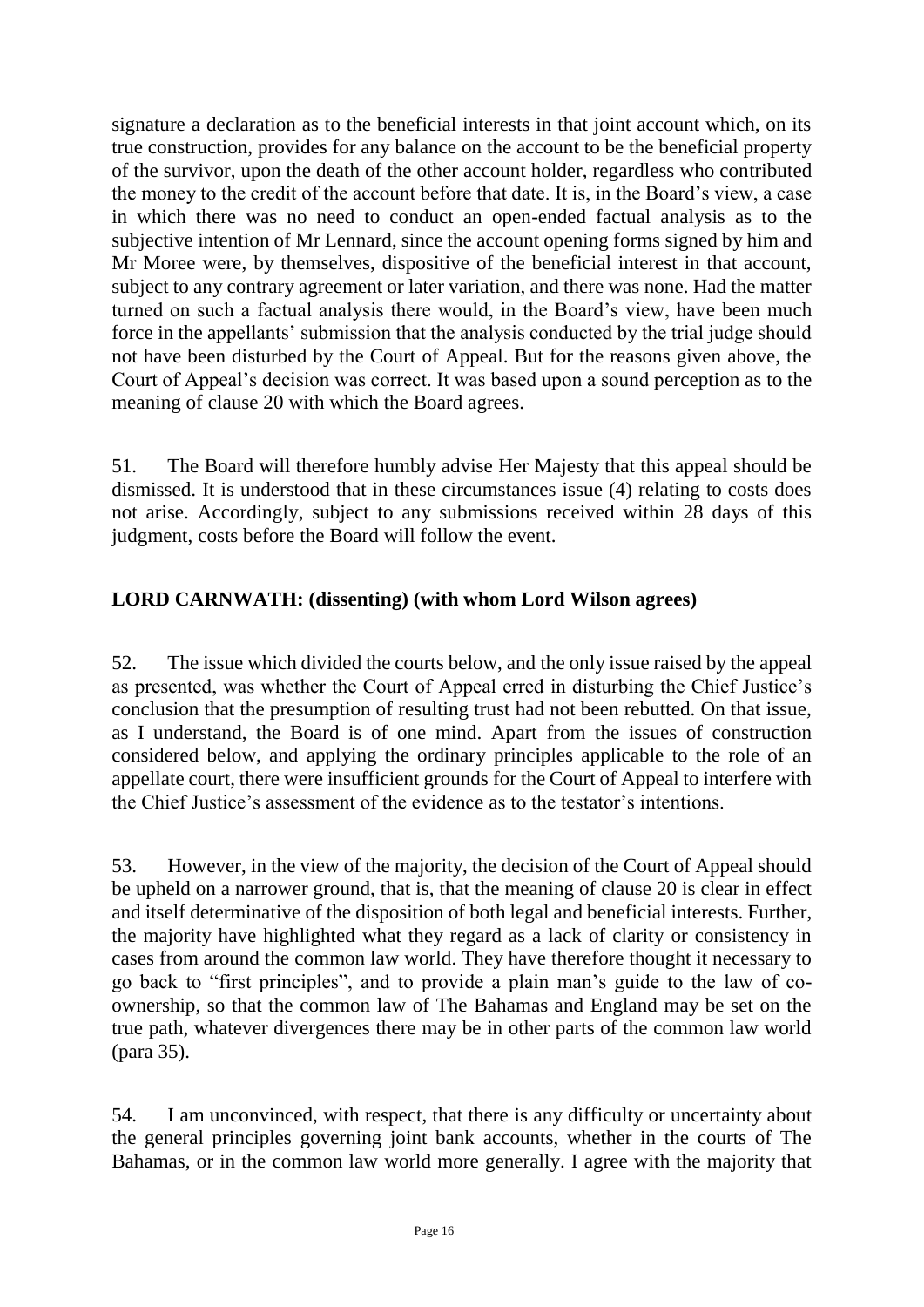there is an area of potential uncertainty in relation to the relevance in that context of the specific terms of the bank documents under which the joint account was established. This arises in particular out of a line of judgments of the Canadian courts. However, although this appeal provides an opportunity to review those cases, the issue is not critical for the present appeal. As both parties accept, in my view rightly, the law was accurately stated by Lawrence Collins J in *Aroso v Coutts & Co* [2002] 1 All ER (Comm) 241, which was the case principally relied on (but misapplied - see below) by the Court of Appeal.

55. Furthermore, the emphasis placed by the majority on authorities from other property contexts, such as *Vandervell v Inland Revenue Commission* [1967] 2 AC 291 and *Stack v Dowden* [2007] UKHL 17; [2007] 2 AC 432, seems to me with respect misleading, in that it tends to divert attention from the particular characteristics of a joint banking account, as compared to other forms of property transaction. For example, in *Vandervell* there was no doubt that the purpose of the relevant transaction was to effect a permanent transfer of property; the only issue was as to the effect in law of that transfer. By contrast, from the point of view of the customer, the purpose of a bank account is not generally seen as to effect the transfer of property in the longer term, but rather to provide a convenient vehicle for holding and dealing in money for the timebeing. It does involve the transfer of funds to the bank, and the creation of a new form of property, a chose in action; but they are no more than the mechanisms which the law uses to achieve that purpose, and of which the customer is likely to be unaware. The same in principle applies to a joint bank account. The ordinary expectation is that, rather than being intended to effect a permanent transfer of value from one customer to the other, it is intended as no more than a convenient vehicle for their co-operation (for whatever reasons) in handling funds for the time-being. Issues of construction should be approached against that background.

56. Accordingly, if one is to go back to first principles, it is more useful in my view to go back to the established principles relating to joint bank accounts, and to consider issues of interpretation of a particular bank agreement in that context.

#### *Joint accounts - general principles*

57. As noted by the majority (para 43) a 1936 judgment of the High Court of Australia (*Russell v Scott* (1936) 55 CLR 440) contains an "entirely accurate" description of the legal status of such a joint account. That concerned a joint bank account set up by an elderly lady of means and her nephew, with funds provided by her. Her intention was that the account should be used until her death to supply her own wants, but on her death the balance would go to her nephew. At her death some £1,395 stood to the credit of the account, and the question for the court was whether the nephew was beneficially entitled to this sum.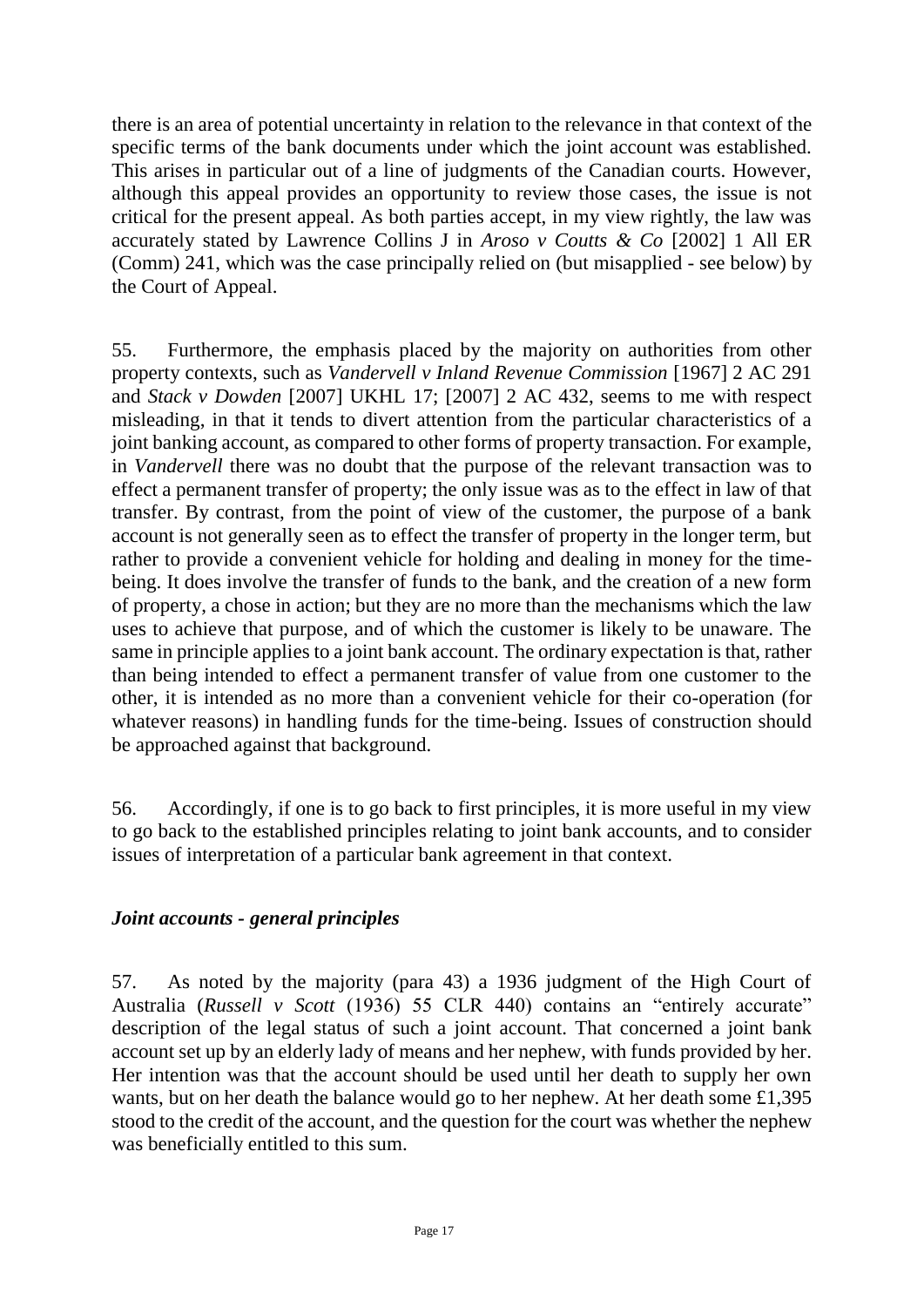58. The concurring judgment of Dixon and Evatt JJ (p 450-1) explained the issue in these terms:

> "The contract between the bank and the customers constituted them joint creditors. They had, of course, no right of property in any of the moneys deposited with the bank. The relation between the bank and its customers is that of debtor and creditor. The aunt and the nephew upon opening the joint account became jointly entitled at common law to a chose in action. The chose in action consisted in the contractual right against the bank, ie, in a debt, but a debt fluctuating in amount as moneys might be deposited and withdrawn. At common law this chose in action passed or accrued to the survivor

> The right at law to the balance standing at the credit of the account on the death of the aunt was thus vested in the nephew. The claim that it forms part of her estate must depend upon equity. It must depend upon the existence of an equitable obligation making him a trustee for the estate. What makes him a trustee of the legal right which survives to him? It is true a presumption that he is a trustee is raised by the fact of his aunt's supplying the money that gave the legal right a value. As the relationship between them was not such as to raise a presumption of advancement, prima facie there is a resulting trust. But that is a mere question of onus of proof. The presumption of resulting trust does no more than call for proof of an intention to confer beneficial ownership; and in the present case satisfactory proof is forthcoming that one purpose of the transaction was to confer upon the nephew the beneficial ownership of the sum standing at the credit of the account when the aunt died. As a legal right exists in him to this sum of money, what equity is there defeating her intention that he should enjoy the legal right beneficially? Both upon principle and upon English authority we answer, none …"

59. In that case, as the majority rightly observe, there was no suggestion that the answer could be found in a specific clause in the banking contract. However, the judgment provides a clear indication of the position as it would have been in the present case, if there had been no clause 20. On that basis, there could have been no criticism of the court's use of the ordinary equitable toolbox, including the presumption of a resulting trust, to arrive at the answer. Thus the issue comes down, not to any debate about general principles, but to a narrower question about the interpretation of clause 20 in the context of this particular banking agreement.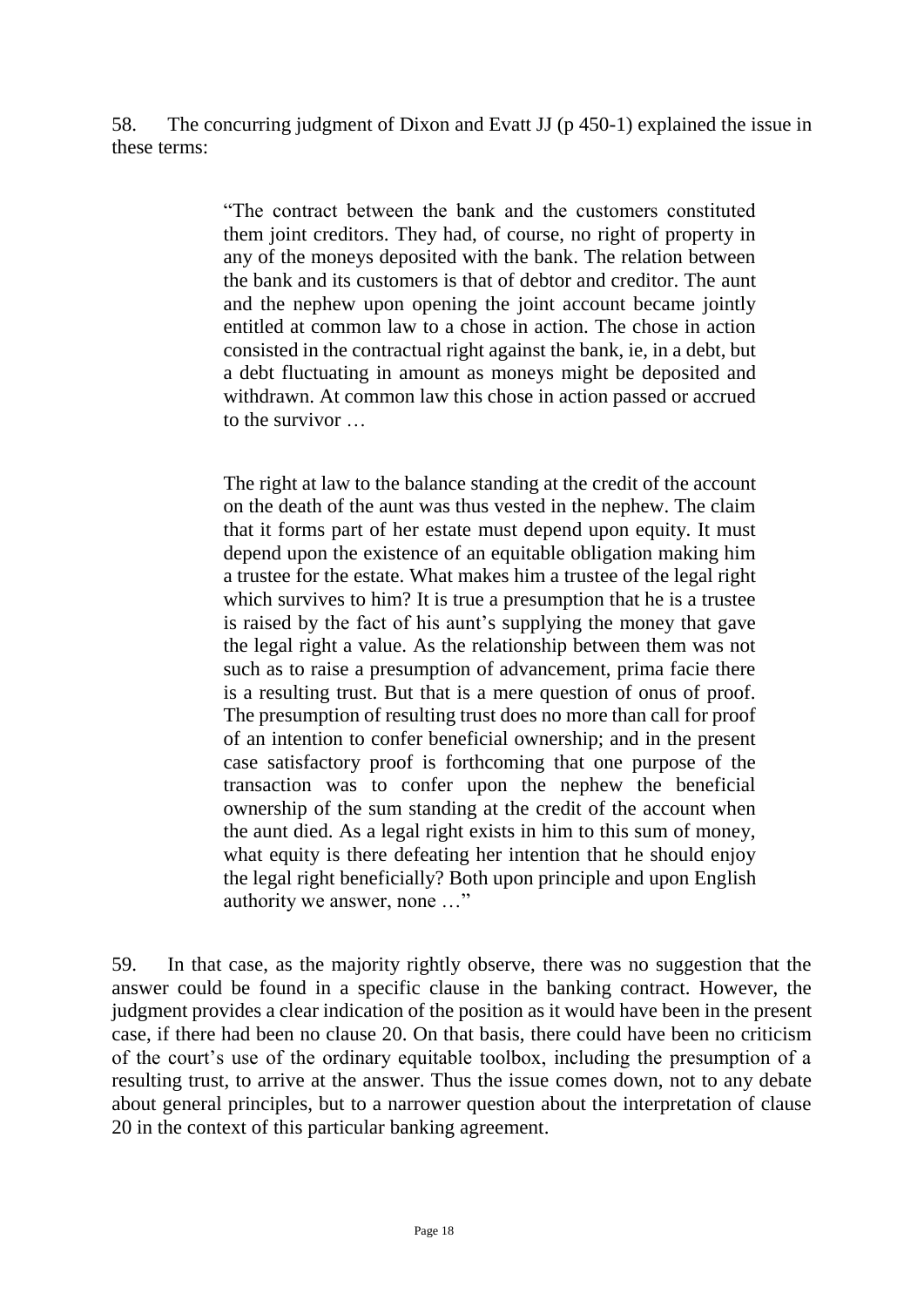60. Nor is there any reason to think that the relevant principles diverge materially across the common law world. A valuable discussion of the topic of joint accounts is found in *Ellinger's Modern Banking Law* 5th ed (Oxford 2011) pp 320-332 (a work edited by authors from Singapore, London and Auckland). Under the heading "Survivorship" (p 324ff) the authors deal with what happens where one of the holders of a joint account dies. As they point out, the issue is not the ownership of the funds as such, which remains with the bank; but the right to -

> "… the chose in action that entitled the deceased account holder to draw upon the credit balance or to instruct the bank to make payments from the joint account."

For this purpose, it is noted, the case law draws a distinction between legal and equitable title to this chose in action, the former being relevant mainly to disputes between the bank and its customer; the latter to disputes between the survivor and either the tax authorities or the deceased's estate. As they say:

> "… the bank's position is largely unaffected by questions concerning the identity of those beneficially entitled to the chose in action representing the account. The bank's main concern is to identify its legal owner and to meet that person's demands."

*Russell v Scott* is referred to as establishing the proposition that on a joint accountholder's death, the legal title rests with the survivor; a proposition said to have been "reiterated" more recently by the Supreme Court of Canada in *Pecore v Pecore* [2007] SCR 795.

61. A later section, under the heading "Beneficial entitlement to the chose in action representing the credit balance" (pp 327-328) discusses the "more complicated situation" where the joint account balance is largely the result of deposits by the deceased account-holder. In such a case, it is said, the beneficial interests depend on the deceased account holder's intention in maintaining the funds in the joint account, in particular whether the joint account was established "purely out of considerations of convenience" or whether the deceased intended to make a gift of the equitable interest; "as the deceased's intention is not usually on record its determination depends largely on the operation of presumptions". The cases cited by way of illustration include *Niles v Lake* [1947] SCR 294, to which I shall return, and *Aroso v Coutts & Co* [2002] 1 All ER (Comm) 241. The authors also refer to the latter decision as suggesting that the presumption of resulting trust is "seen as formally quite weak"; but they note that in *Pecore v Pecore* the Canadian Supreme Court confirmed that such presumptions "continue to have a role to play in disputes over gratuitous transfers in the context of joint accounts".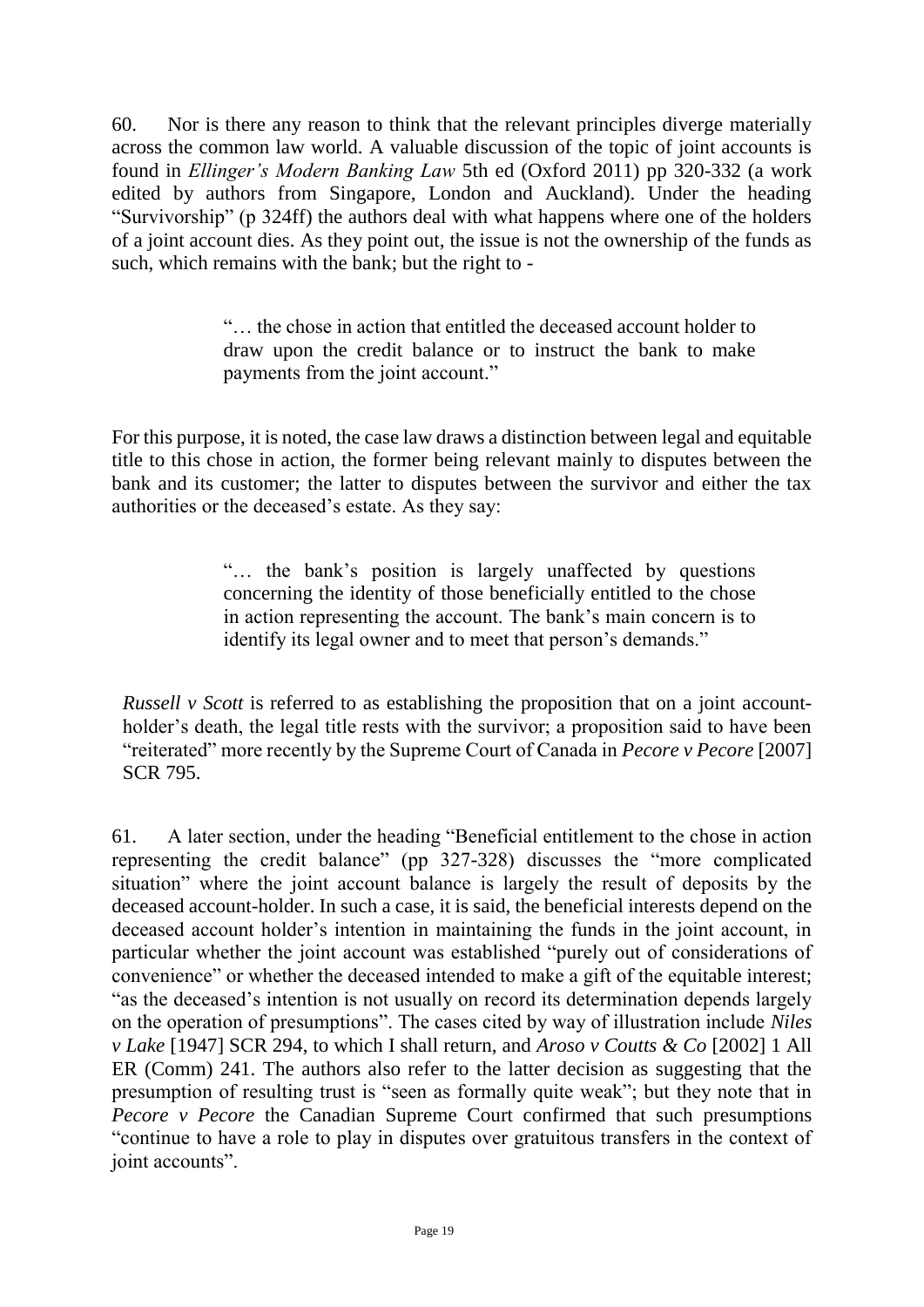#### *Banking documents*

62. As I have said, the only area of potential uncertainty in the authorities concerns the relevance to this exercise of any specific terms about the nature of the accountholders' interests, in the banking agreement under which the joint account was established. As already noted, this is not a point of material disagreement in this case, since there is no dispute that, in the words of Lawrence Collins J in *Aroso v Coutts & Co* [2002] 1 All ER (Comm) 241, para 22:

> "If as a matter of construction of the document making or directing the transfer, it is possible to discern the intentions of the transferor, that is an end of the matter and no extraneous evidence is admissible to correct and qualify his intentions so ascertained …"

These words are taken directly from the words of Lord Upjohn in *Vandervell v Inland Revenue Commission* [1967] 2 AC 291, 312 (which the majority take as their starting point: para 23):

> "Where A transfers, or directs a trustee for him to transfer, the legal estate in property to B otherwise than for valuable consideration it is a question of the intention of A in making the transfer whether B was to take beneficially or on trust and, if the latter, on what trusts. If, as a matter of construction of the document transferring the legal estate, it is possible to discern A's intentions, that is an end of the matter and no extraneous evidence is admissible to correct and qualify his intentions so ascertained."

Thus, again, the critical issue comes down, not to any question of general principle, but to whether clause 20 in this particular agreement, properly construed in its context, satisfies that test.

63. It is right, as the majority point out (para 37), that if this test is satisfied, that is not merely conclusive as to the testator's intentions, as Lawrence Collins J indicated, but also dispositive of the relevant beneficial interest. That I take as having been implicit in Lord Upjohn's formulation. However, I do not see that this comment affects the nature of the test. The question is what the clause discloses about the common intentions of the parties, in respect of the beneficial (as opposed to the legal) interest in the relevant funds. Like any issue of construction, that has to be considered objectively from the point of view of the reasonable observer and in the context of the contents and purpose of the agreement as a whole, and against the factual background as known to the parties.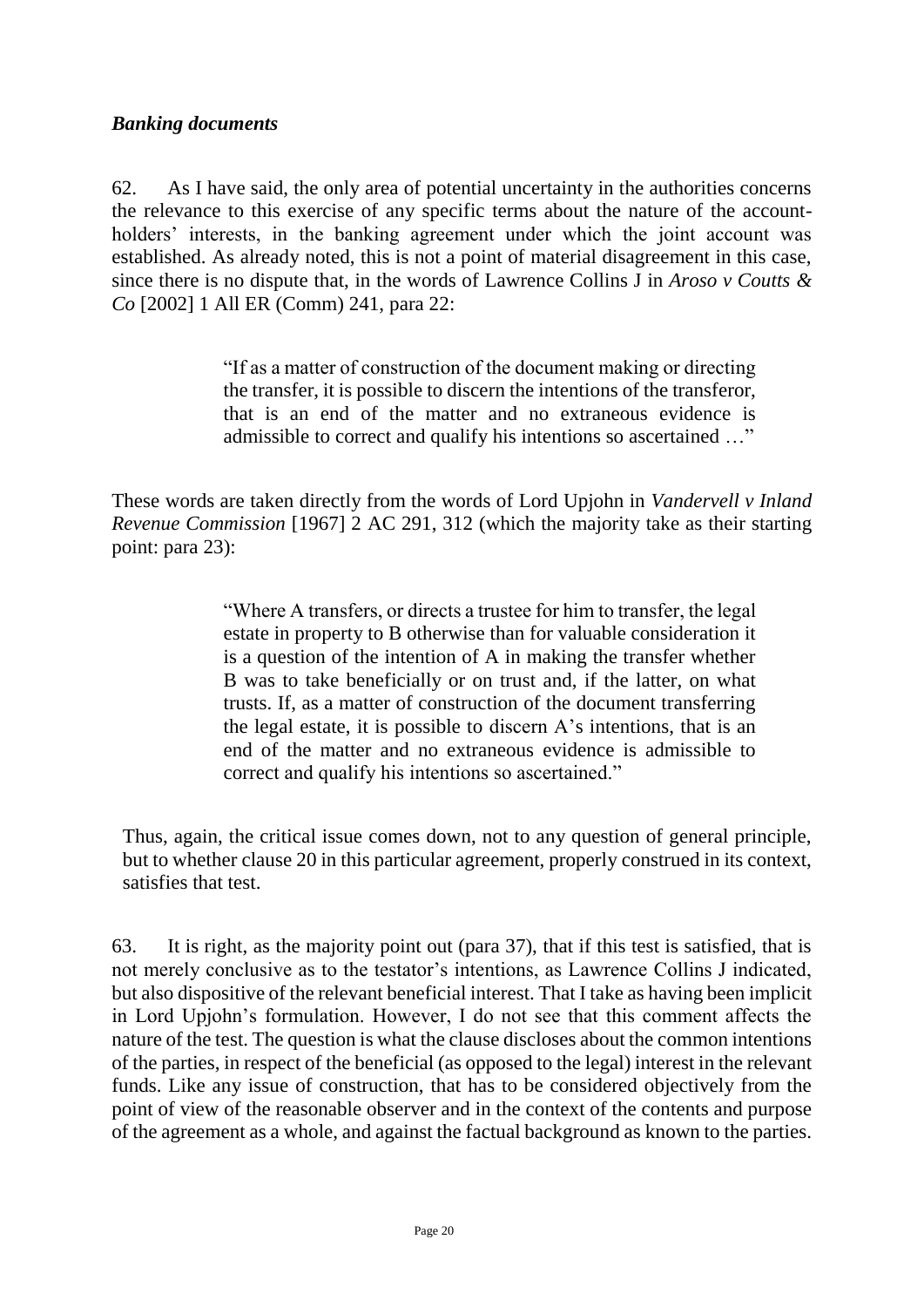64. In reaching the conclusion that the test was satisfied - indeed that the clause was "pellucidly clear" - Isaacs JA relied in terms on the decision in *Aroso*, (para 50), having earlier underlined the words quoted above when referring to the case (para 18). By way of explanation he observed simply that the document, although for the protection of the bank, was "a clear agreement … that the appellant was to have the legal and beneficial interests in the account". He gave no further explanation. Nor did he mention the fact that, as noted by him earlier, the corresponding clause in *Aroso* had the significant difference that it referred in terms to the funds being in "our beneficial ownership".

#### *Niles v Lake*

65. It is unfortunate that it was only during the hearing of the present appeal that the Board's attention was drawn to the decision of the Canadian Supreme Court in *Niles v Lake* [1947] SCR 294, which concerned a clause much closer in language to clause 20 than the clause in *Aroso*. That case was mentioned in passing by Isaacs JA (para 33), but by reference only to a partial, quotation taken out of context from a Singapore judgment (*Lim Chen Yeow Kelvin v Goh Chin Peng* [2008] 4 SLR 783), which omitted the most material part. It is not surprising therefore that Isaacs JA saw no inconsistency between that decision and his interpretation of clause 20. The full text of the Supreme Court's judgment in *Niles v Lake* was not available to the Board until after the hearing. The parties were invited to submit written comments on the decision, including whether it was "wrong or distinguishable".

66. The relevant facts can be shortly stated. The case concerned a joint bank account, opened by Mrs Arnott and her sister Mrs Lake. The money was all contributed by Mrs Arnott. The Bank's standard form, signed by them both, contained the following clause:

> "We the undersigned, having opened a Savings Deposit Account with the above named branch ... in our joint names do for valuable consideration … hereby mutually agree, jointly and each with the other … that all moneys now or which may be hereafter deposited to the credit of the said account, and all interest thereon, shall be and continue the joint property of the undersigned with right of survivorship; and each of the undersigned in order effectually to constitute the said joint deposit account hereby assigns and transfers to all of the undersigned jointly and to the survivor or survivors of them any and all moneys which may have been heretofore or may now or hereafter be deposited to the credit of the said account together with all interest which may accrue thereon to be the joint property of the undersigned and the property of the survivor or survivors of them …"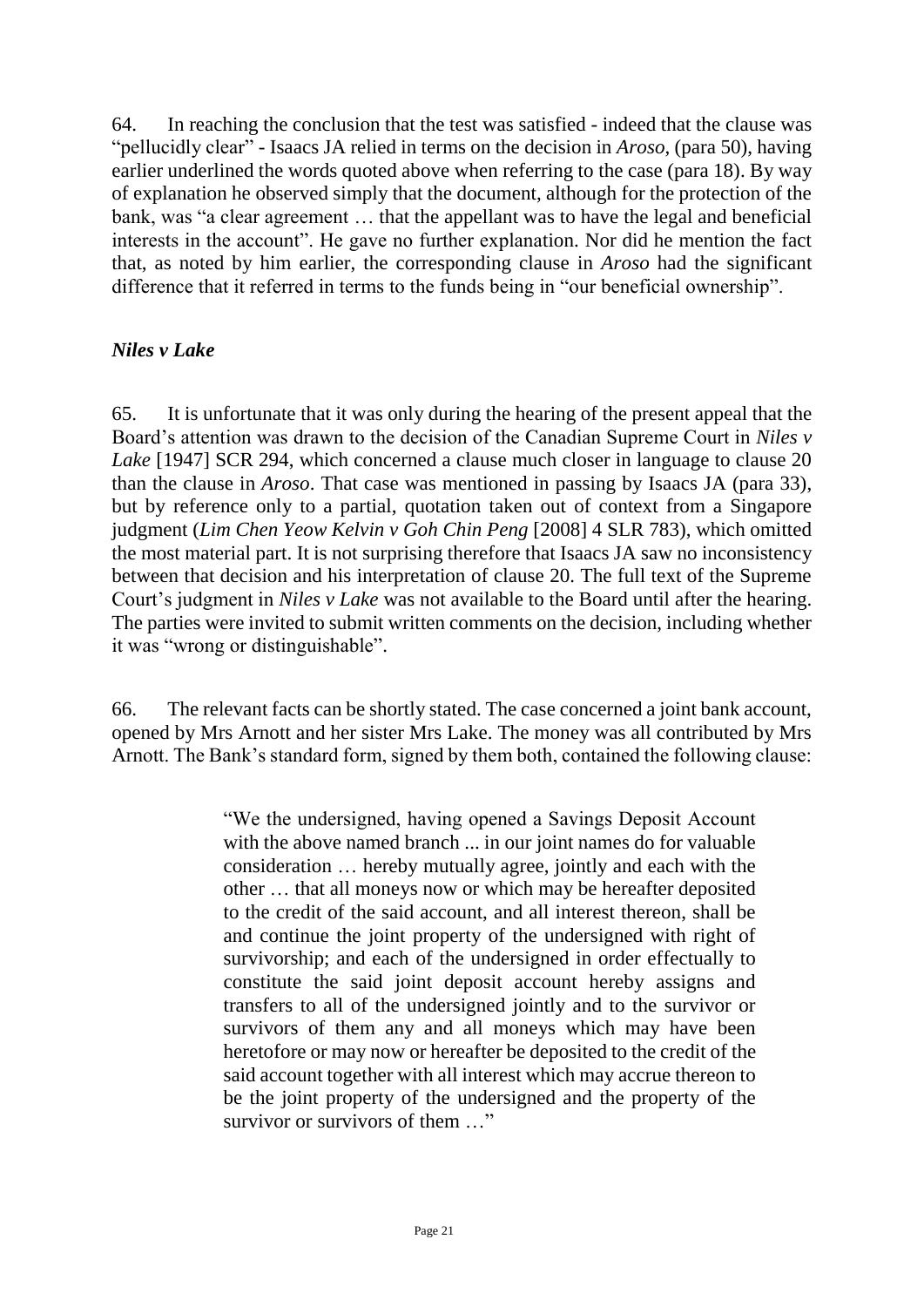After Mrs Arnott's death, an issue arose as to the beneficial ownership of the money in the account. It was held by the Supreme Court (reversing the decision of the Ontario Court of Appeal [1946] 2 DLR 177) that this clause did not in itself determine the beneficial interest in the account, and there was insufficient evidence to rebut the presumption of a resulting trust in favour of Mrs Arnott's estate. In effect they regarded the clause as doing no more than spelling out in detail the ordinary legal consequences of establishing a joint bank account, including the rules of survivorship.

67. Although the decision was unanimous, there are some variations in the reasoning of the four substantive judgments. In the first judgment Kerwin J accepted that "the legal property in the chose in action" was now vested in Mrs Lake as the surviving account-holder, but that the estate of Mrs Arnott had an equitable interest by virtue of the doctrine of resulting trusts. In his view there was

> "… nothing in the document to cut down that equitable interest. The language is no more absolute or unequivocal than in a deed of land or a transfer of shares of stock by the owner to the joint names of the transferor and transferee." (p 297)

68. Taschereau J accepted that the document being under seal should be considered as "conclusive", but its terms did not warrant the view that it related to more than the legal title:

> "The words 'shall be the joint property of the undersigned' or 'right of survivorship' and 'all moneys in the account to be joint property of the undersigned' are indeed apt words to convey a legal title to the fund, but not to convey the whole fund beneficially. Something more than a mere transfer is required to destroy the presumption of a resulting trust and an intimation of such an intent must appear in the document itself, or as a result of evidence which reveals the intention to benefit the transferee." (p 304)

69. Rand J considered that the language of the clause made it clear that what was intended was the creation of a relationship to the bank "in such terms as would preclude any challenge to the irrevocable authority of either of the depositors to deal with the account in unqualified fashion", and to remove the possibility of controversy involving the bank (p 307). References in the clause to "joint property" and "assignment" were "constituent elements of a conclusive relation to the bank", but irrelevant to "questions of ownership of funds dehors the bank":

> "To hold otherwise would, as the result of the bank's requirement, deny to a depositor the privilege of opening a joint account for the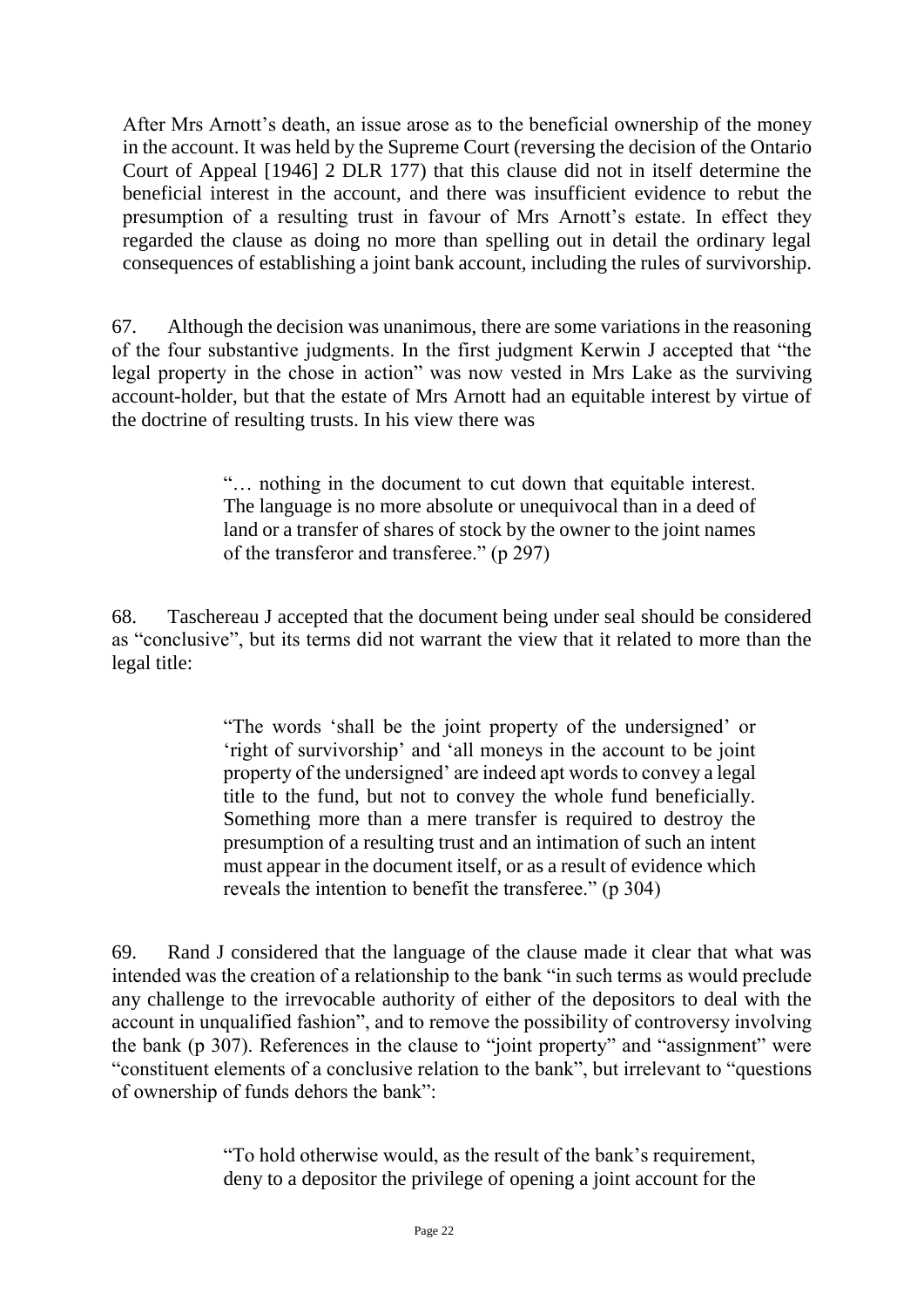purpose of convenience: that, in other words, the bank would dictate the terms of beneficial ownership, irrelevant to its protection, as a condition of that form of accommodation. The common sense of the situation is confirmed by the language of the agreement in negativing such a construction." (pp 308-309)

70. To similar effect the fourth judge, Kellock J, held that the document was to be construed as -

> "not intended to affect the beneficial title as between the sisters at all, but merely to facilitate the bank in its dealing with the  $account." (p 312)$

71. It is a fair criticism of some of the judgments that they do not distinguish clearly between the clause as evidence of subjective intention (potentially relevant to the application of equitable presumptions) and objective intention as an aspect of contractual interpretation. The judgment of Rand J seems to me, with respect, the most useful, since it has a detailed analysis of the contractual language, set in the context of the "common sense" of the agreement as it would have been understood by the parties, and the reasonable observer. I find that reasoning compelling.

#### *Authorities subsequent to Niles v Lake*

72. The comments of the court in *Niles v Lake* seem to have been taken in some later cases as having wider significance than as directed simply to the clause there in issue. There was a brief reference to *Niles v Lake* in *Edwards v Bradley* [1957] SCR 599, p 600, where Kerwin CJ (as he had become) said:

> "There is nothing in the document signed for the bank by the mother and daughter to cut down the former's equitable interest. *It has been pointed out in In re Mailman Estate [[1941] SCR 368; [1941] 3 DLR 449] and Niles v Lake that documents of this nature are drawn by the bank and cannot affect the resulting trust*. That does not mean that where the facts warrant it a finding may not be made that there was a present gift and that the presumption as to a resulting trust was overcome, but here the evidence falls short of what is required." (Emphasis added)

It does not appear from the report what if any terms of the bank documents in that case had been relied on in submission.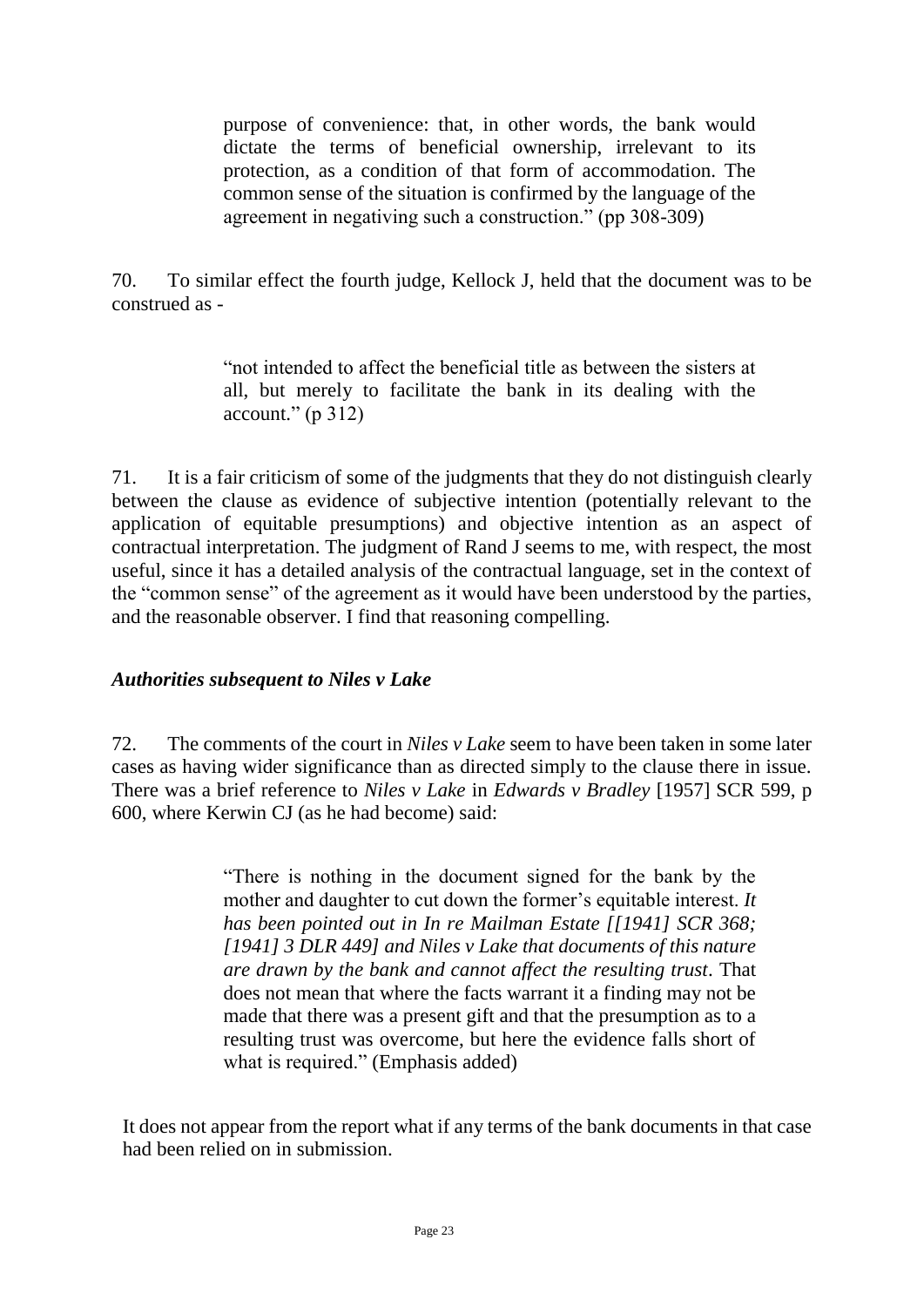73. Much more recently, in *Pecore v Pecore* [2007] SCC 17; [2007] 1 SCR 795, Rothstein J made a brief reference to the case in the context of his discussion of different categories of evidence, although the issue did not arise directly on the facts of that case. Under the heading "Bank Documents" he said:

> "60. In the past, this Court has held that bank documents that set up a joint account are an agreement between the account holders and the bank about legal title; they are not evidence of an agreement between the account holders as to beneficial title: see *Niles* and *In re Mailman*.

> 61. While I agree that bank documents do not necessarily set out equitable interests in joint accounts, banking documents in modern times may be detailed enough that they provide strong evidence of the intentions of the transferor regarding how the balance in the account should be treated on his or her death: see B Ziff, Principles of Property Law 4th ed (2006), at p 332. Therefore, if there is anything in the bank documents that specifically suggests the transferor's intent regarding the beneficial interest in the account, I do not think that courts should be barred from considering it. Indeed, the clearer the evidence in the bank documents in question, the more weight that evidence should carry."

(I note in passing that the current edition of Ziff Principles of Property Law, 6th ed (2014), p 360 does not go as far as that citation suggests. It observes that "the primary purpose" of the bank agreement is "to allow the bank to carry out transactions without fear of liability; its authority to act", adding that these documents "do not directly govern the rights of the account holders *inter se*", but they may provide "an indication as to their relative rights.")

74. In a concurring judgment Abella J also expressed the view that the law had moved on since the time of *Niles v Lake*:

> "It seems to me that bank account documents which specifically confirm a survivorship interest, should be deemed to reflect an intention that what has been signed, is sincerely meant. I appreciate that in *In re Mailman Estate* [1941] SCR 368, *Niles v Lake* [1947] SCR 291 and *Edwards v Bradley* [1957] SCR 599, *this court said that the wording of bank documents was irrelevant in determining the intention behind joint bank accounts with respect to beneficial title*. Fifty years later, however, I have difficulty seeing any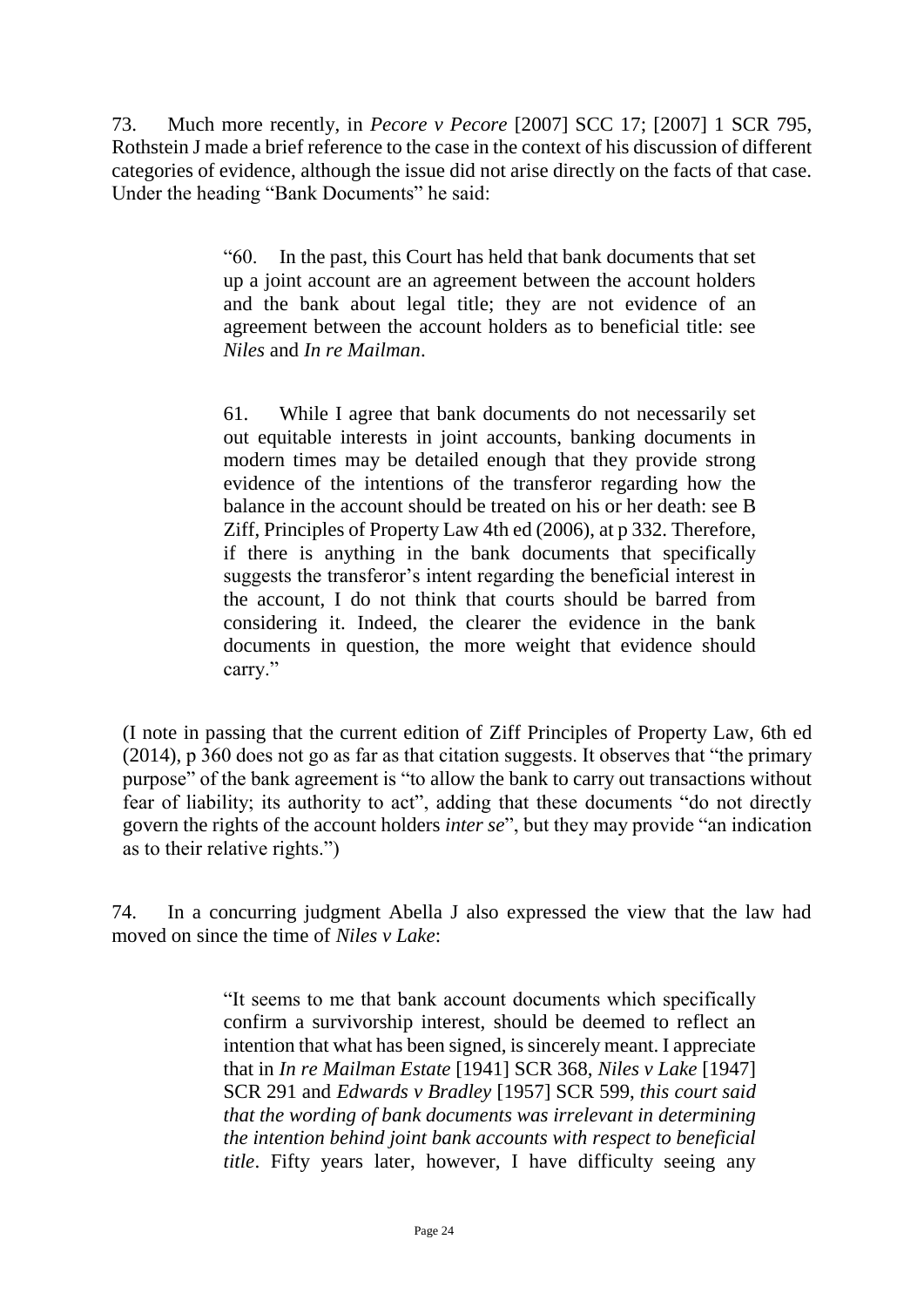continuing justification for ignoring the presumptive, albeit rebuttable, relevance of unambiguous language in banking documents in determining intention. I think it would come as a surprise to most Canadian parents to learn that in the creation of joint bank accounts with rights of survivorship, there is little evidentiary value in the clear language of what they have voluntarily signed." (para 104, emphasis added)

75. Such comments seem with respect to overstate the effect of the court's decision in *Niles*. As I read it, although there were differences in the various judgments, the ratio of the decision turned on the effect of a particular clause in a particular agreement, rather than on any more general statement about the relevance of bank documents in relation to beneficial interests.

76. In *Ellinger* (p 329), *Pecore* is relied on to support the inclusion of "bank documents" in a list of "types of evidence that might be adduced to rebut the presumptions". Footnote (86) observes that "English cases have indicated that these documents … may be of limited assistance in determining the rights of the joint account holders". However, it is not clear that the cases referred to in the footnote (*Aroso* para 33; *Sillett v Meek* [2007] EWHC 1169 (Ch), para 40) provide adequate support for that proposition. In *Aroso* the main difficulty seems to have been that the bank document had not been signed. In *Sillett* the matter was apparently put beyond doubt by a specific term in the agreement:

> "4. This contract shall govern solely the joint holder's right of disposal vis a vis the Bank, without regard to the relationships, in particular, as between the holders and their legal successors."

77. Finally a similar issue arose in the Singapore High Court in *Lim Chen Yeow Kelvin v Goh Chin Peng* [2008] 4 SLR 783; [2008] SGHC 119. The joint bank account had been set up by the deceased testator ("Bee Bee") and her boyfriend and cohabitant (the defendant), all the money having been contributed by her. It was held (by Chan Seng Onn J) that the presumption of advancement did not apply as they were not legally married. However, the same result was achieved on the basis of the evidence of her intentions, as evidenced (inter alia) by a term in the bank's standard agreement which she had signed:

> "In the event of death of a joint account holder *(except in the case of joint accounts designated as trust or executors' accounts)* the amount standing to the credit of the joint account shall be held *for the benefit* and to the order of the survivor(s) (regardless of the terms of the Account mandate)." (judge's emphasis)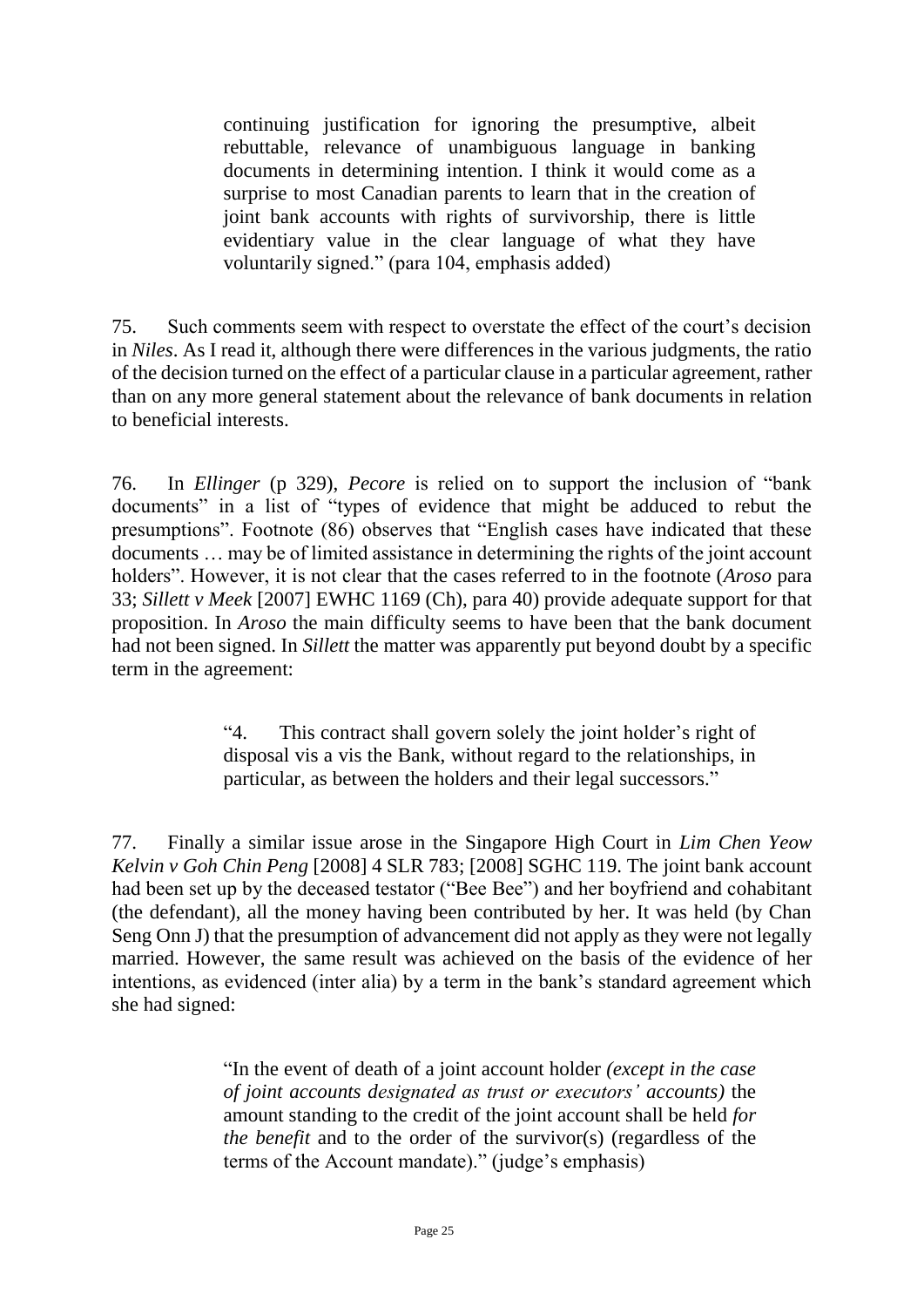78. The judge said of the deceased's signing of the bank agreement with her partner (para 80):

> "It was a deliberate and purposeful act on her part, which had been planned for and done with the intention to add him as the joint account holder with the mandate that the defendant was entitled to use and withdraw the moneys in the joint account at any time and with the further intention that 'the amount standing to the credit of the joint account shall be held for the benefit and to the order of the survivor'. These underlined words in the bank's terms and conditions, which both the defendant and Bee Bee agreed to, constituted very strong evidence of what Bee Bee's true intentions were, namely that he, the defendant, was to have the money beneficially if he survived her. The moneys were clearly not meant to be held in trust for her estate upon her death as that would be contrary to the express term and condition above in clause 9.4. Clause 9.4 was unambiguous and clear in its construction and meaning. There was also a further differentiation made for trust accounts by use of the words in the brackets - '(except in the case of joint accounts designated as trust or executors' accounts)' - in clause 9.4"

79. The judge considered but distinguished *Niles v Lake* on the basis that -

"that the survivorship clause on the bank's standard form there was quite different in that, unlike the present case, there was no clear indication that in the event of the death of a joint account holder, the amount standing to the credit of the survivor would be held for his benefit, which would then have made very clear that the survivor not only had the legal interest, but also that he was to have the beneficial interest in the balance of the moneys in the joint account." (para 114)

80. As to the relevance of bank documents in general, he referred with approval to a judgment of LaForme JA in the Ontario Court of Appeal: *Saylor v Madsen Estate* (2006) 261 DLR (4th) 597, where the latter had said:

> "(27) Bank documents can be strong evidence of a party's intention at the time the parties signed them. I do not, however, agree that the bank documents should be assigned presumptive value when trying to determine a party's intention. The probative value of such documents, like any other relevant evidence, can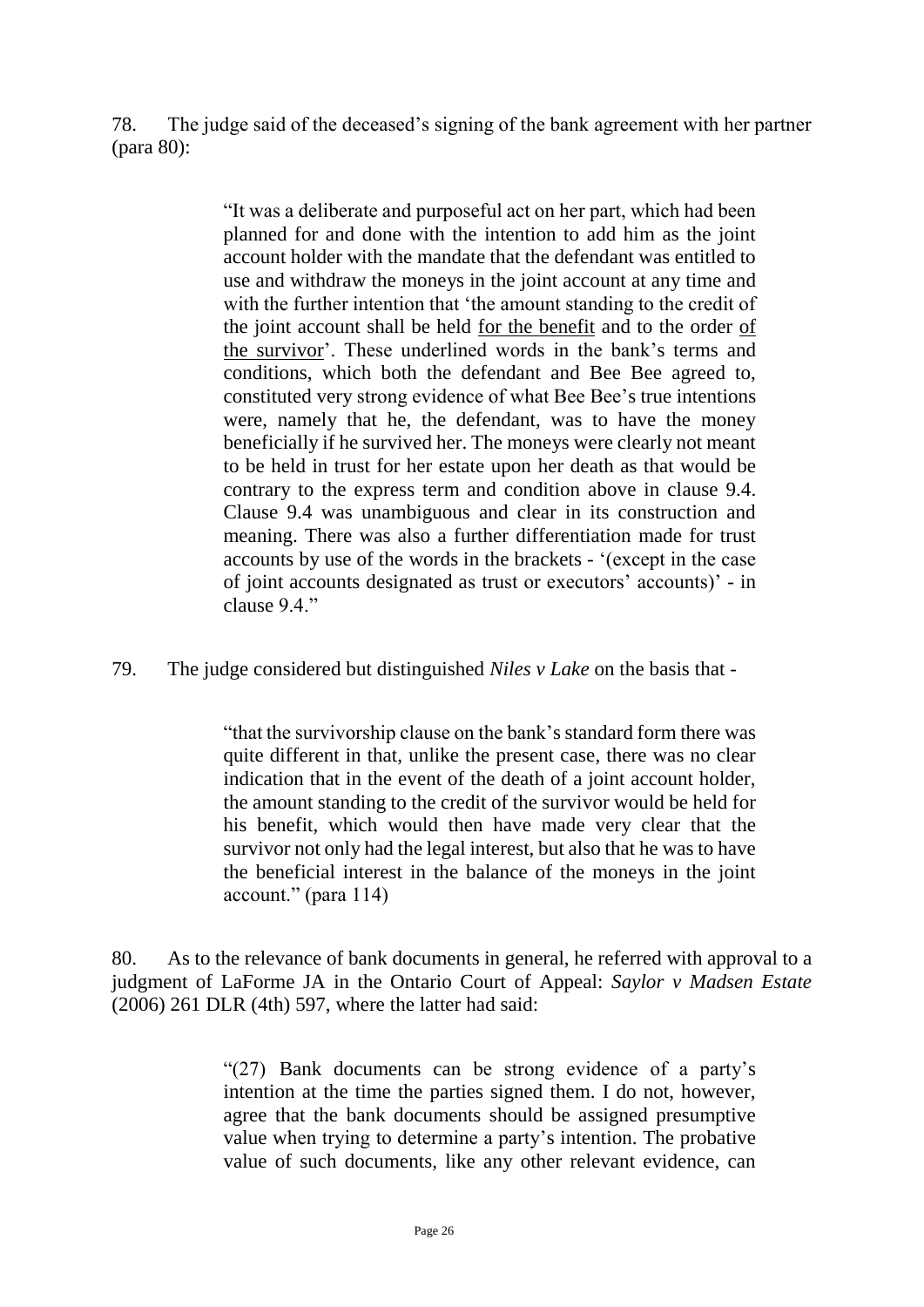only be ascertained after an assessment of the totality of the relevant evidence. As this case demonstrates, the document does not always provide accurate evidence of the parties' intent.

(28) A judicially created presumption, which places documents at the top of the evidentiary ladder, may bring some predictability to the factual question of a party's intention, but it will do so, in my view, at the expense of the fact finding process. Triers of fact routinely determine questions of intention without any judicially created presumptions. I am confident that they can do so where bank documents constitute part of the evidentiary picture …

(31) The more recent bank agreements provide for a right of survivorship so it can no longer be said that the documents do not define rights as between the joint account holders. However, there is no reason to treat the documents as dispositive of the actual relationship between the parties. Documents remain a piece of evidence - perhaps a very important piece of evidence - going to the intention of the parties who created the document. Nevertheless, the weight to be assigned to such documents in any given case must be left to the trier of fact."

81. Adopting the same approach Chan Seng Onn J said (para 118):

"In my judgment, the terms and conditions that the parties have agreed to in the bank documents is a good starting point for any evidential search for the intention of the deceased as part of the judicial process of fact finding. When the terms and conditions are well drafted and have stipulated clearly how the legal and beneficial interests in the moneys outstanding in the joint bank account are to be dealt with upon the death of a joint account holder, and when the parties have been made or are fully aware of these terms and conditions (or at least the substance of these terms and conditions) before they inked their signatures to signify their acceptance of those terms and conditions, *then these bank documents can provide strong evidence of the parties' intent (in particular that of the deceased) at the time the parties executed the documents. In short, while bank documents may have strong evidential value, they do not have legal presumptive value*." (Emphasis added)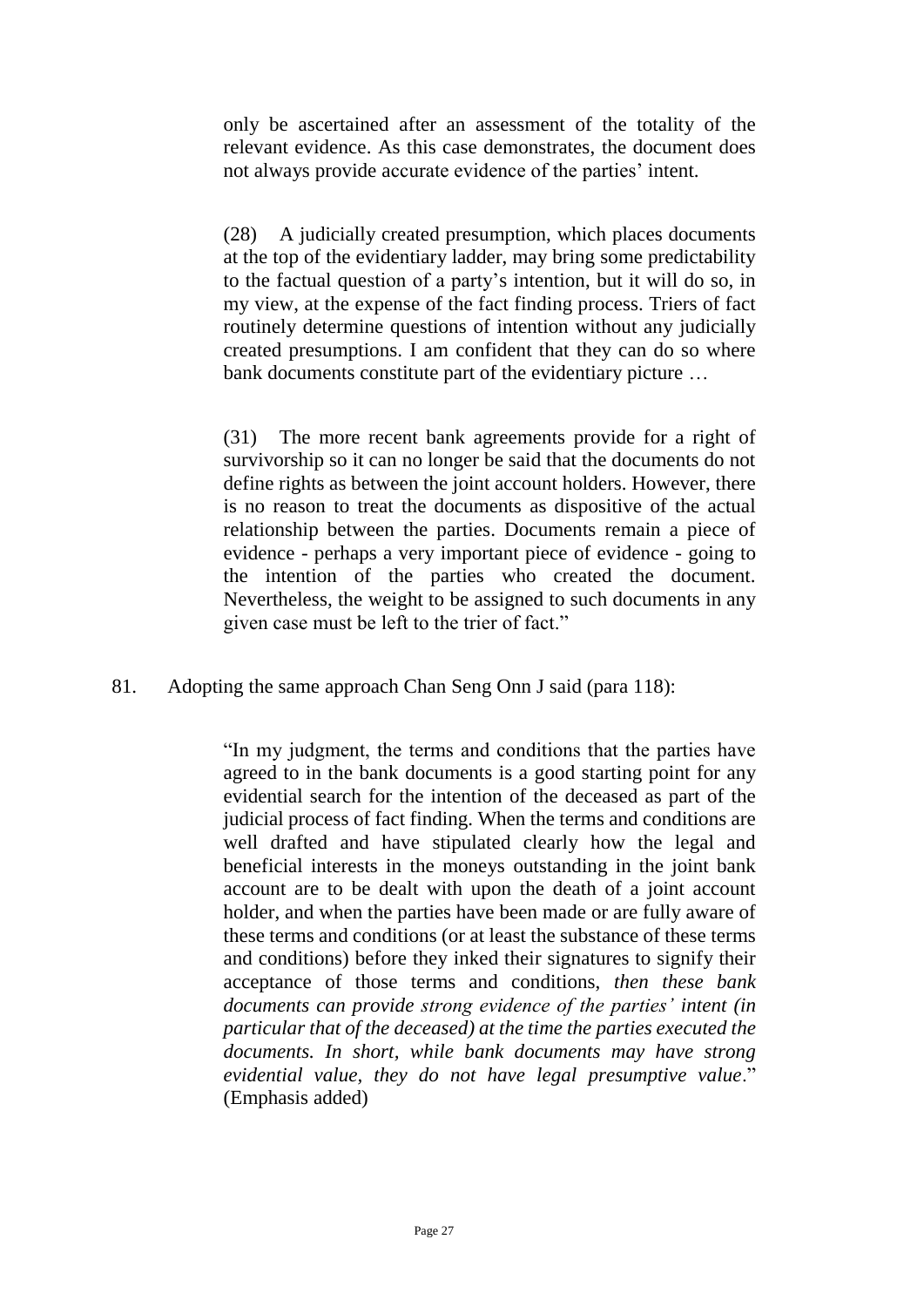82. I have quoted these authorities at some length in an attempt to bring greater clarity to the discussion, and in particular to emphasise the distinction between two issues: first the relevance of bank documents in general, and secondly the interpretation of a particular clause. I agree with the majority that, by focussing on the status of such documents as evidence of intention, there is a danger of overlooking their significance as binding contractual commitments, which are not merely relevant as evidence but dispositive of the interest in question. However, to my mind that does not necessarily undermine their value as guidance on the possible approach of the court to interpretation of different forms of standard clause in typical banking agreements.

83. Thus, taking the Singapore case as an example, one may not endorse the judge's comments on the status of the bank documents as evidence, nor his adoption of the comments to similar effect of LaForme JA in the Ontario Court of Appeal (paras 78-79 above). On the other hand, his analysis of the particular clause (para 76 above) seems an entirely valid approach to the interpretation of the relevant contractual term, which could and should have led him to the same conclusion by a simpler and more direct route.

## *Clause 20*

84. I turn to the banking agreement in the present case. It was on a document headed "Personal Account and Services Application". The first page had a number of printed boxes in which were inserted in handwriting the name and other details of the "First/Sole Applicant", namely Mr Lennard. In the box headed "State purpose of account", there was inserted "to pay utilities". The second page provided similar boxes for "Information on First Joint Applicant", which were filled in with the name and details of Mr Moree. There followed one-and-a-half pages of 23 closely printed terms, covering such matters as "1. Basic terms", "4. Security", "9. Overdraft and Credit Limit", and "23. Jurisdiction". Clause 20 which is directly in issue in this case read:

> "JOINT TENANCY: Unless otherwise agreed in writing, all money which is now or may later be credited to the Account (including all interest) is our joint property with the right of survivorship. That means that if one of us dies, all money in the Account automatically becomes the property of the other account holder(s). In order to make this legally effective, we each assign such money to the other account holder (or the others jointly if there is more than one other account holder)."

85. Although there were some differences in the language of the clause in *Niles v Lake* and that of the clause in the present case, Mr Parker, rightly in my view, does not suggest that the differences were material in respect of the distinction between legal and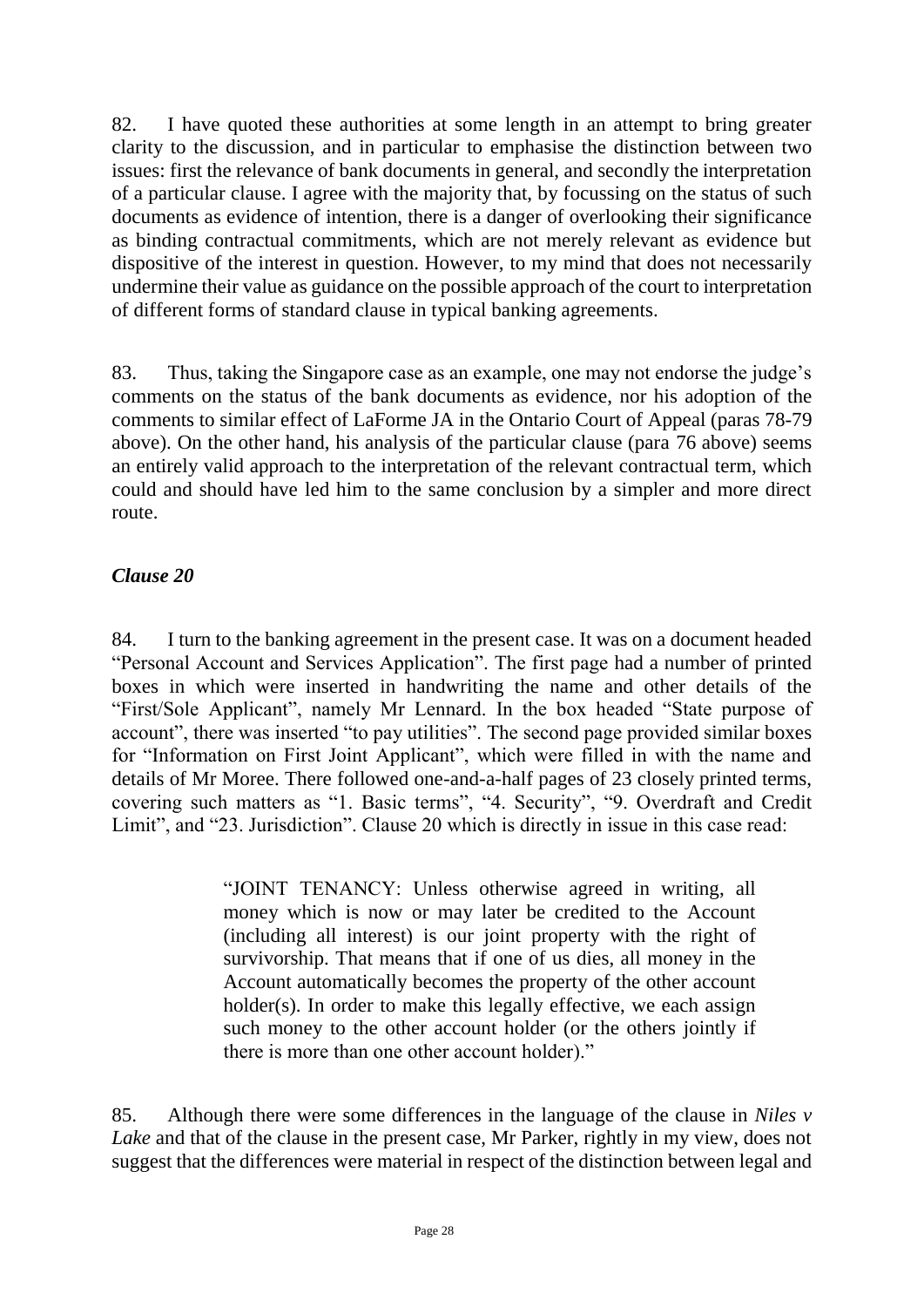beneficial interests. He relies on some factual differences in the surrounding circumstances and in the relationships of the parties. However, they can have no direct relevance to the issue of construction, which turns on the objective consideration of the document itself. Mr Parker is driven to argue that *Niles v Lake* was wrongly decided. For the reasons given above I do not agree.

86. Like the Canadian court in that case, I see nothing in the language of clause 20 to indicate an intention to deal with beneficial interests, rather than simply spell out the consequences of holding a legal estate in a joint bank account. The majority suggest that private customers do not go around "thinking constantly of distinctions between legal title and beneficial ownership". That may be true, but neither do ordinary people use language like that in clause 20 to make a personal gift. In any event, the meaning of such a standard clause cannot vary depending on the degree of sophistication or legal understanding of individual customers. It is designed to be part of a set of standard conditions, and as such to have a standard meaning.

87. Further, the particular clause cannot be read in isolation from the consideration of the purpose of the agreement as a whole, and the place of the clause within it, as understood by a reasonable observer. There is no doubt that it was a tri-partite agreement binding all three parties, the bank and each of its clients; and that it constituted a chose in action in which each of the account-holders had an interest. But what was the agreement for? Was it an agreement designed simply to provide a mechanism for the holding and handling of money by the customers, and to settle the legal relationship between them and the bank? Or was it intended to go further and to constitute a substantial gift from one customer to the other? That is a straightforward and common-sense distinction which does not require sophisticated understanding of banking law.

88. The first pointer to the answer is that the clause was part of a standard form prepared by the bank, with no input from the customers. The natural assumption is that it was designed to deal with matters in which the bank was concerned, that is in legal not beneficial interests. As Rand J observed in *Niles v Lake*, it is difficult to see any reason for the bank to use its standard terms to dictate to its customers how to dispose of the beneficial interests in funds held in its accounts. From the customers' point of view the primary purpose of a bank account is as a mechanism to hold and handle money. As I have said, it is not the sort of instrument one would expect to be used to make a very generous gift (in this case a half share in a fund of some \$190,000) to a personal friend.

89. In any event, any suggestion that this was the purpose of the arrangement was negated in my view by the specific indication of the purpose of the document - not to make a substantial gift but for a more mundane purpose - "to pay utilities". In that respect it is a stronger case than *Niles v Lake* where the banking agreement contained